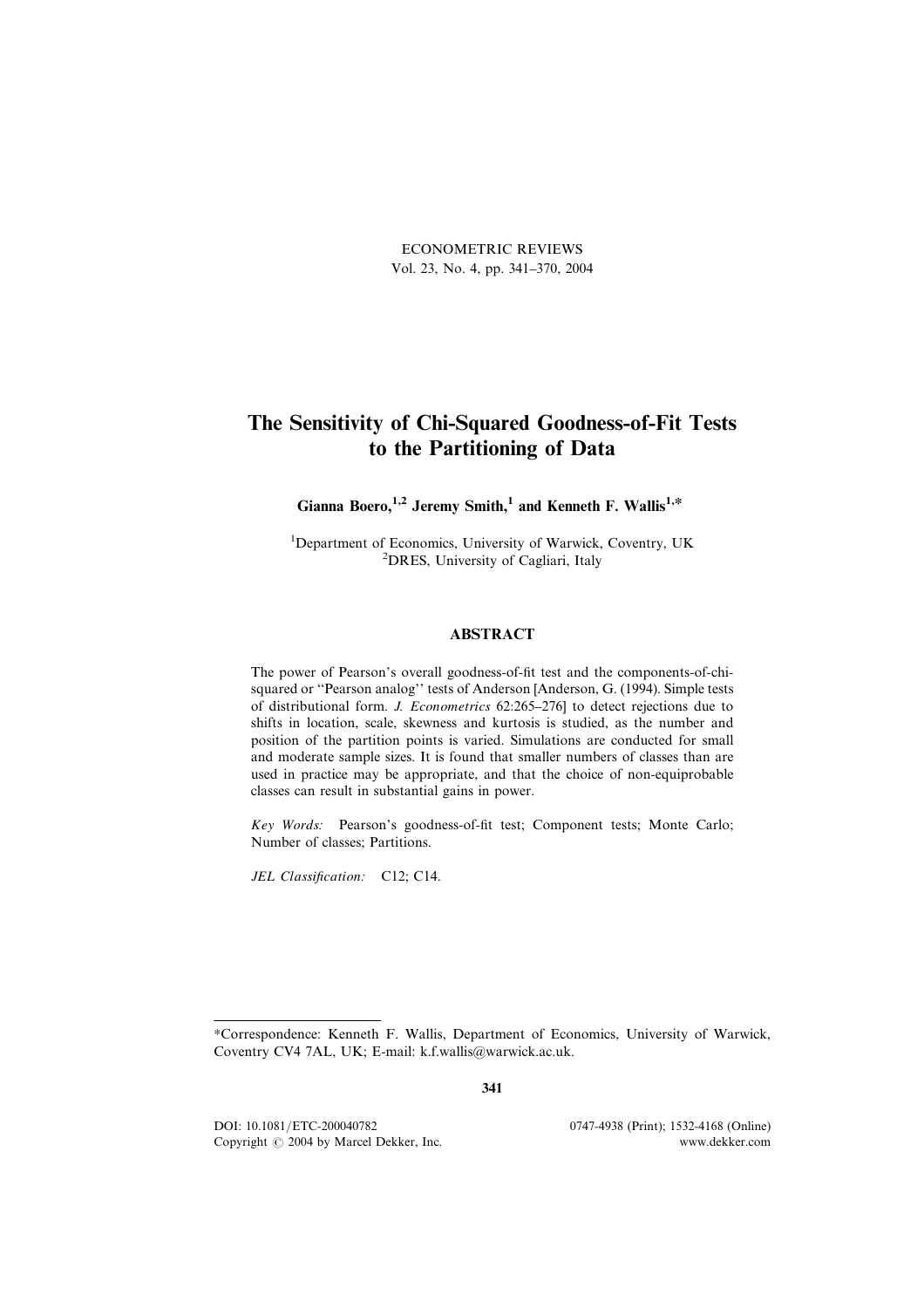| <b>ORDER</b> |  | <b>REPRINTS</b> |
|--------------|--|-----------------|
|--------------|--|-----------------|

#### 1. INTRODUCTION

The assessment of goodness of fit or the degree of correspondence between observed outcomes and expected outcomes based upon a postulated distribution is a central problem in classical statistics. The two classical nonparametric approaches to testing goodness of fit, as surveyed by Stuart et al. (1999, Ch. 25), for example, are Pearson's chi-squared  $(X^2)$  test, which involves grouping data into classes and comparing observed outcomes to those hypothesised under some null distribution, and the Kolmogorov–Smirnov (K–S) test, which involves comparing the empirical cumulative distribution function (cdf) with a cdf obtained under some null hypothesis.

Despite the widespread use of the  $X^2$  test, little reliable guidance on the design of the test, namely how many classes, and of what relative magnitudes, seems to be available. Typical practitioner choices are round numbers such as 10 or 20 classes, invariably with equal probability under the null hypothesis. To use classes with equal, or nearly equal probabilities is the first of the practical recommendations Stuart, Ord and Arnold draw from their literature review, although they note that if lack of fit in the tails is of particular interest, this may lead to a considerable loss of power. In these circumstances, rather than redesigning the test, they suggest using the K–S test. Their second recommendation is to determine the number of classes, for sample sizes in excess of 200, by a formula akin to one originally developed by Mann and Wald (1942), although this gives many more classes than are commonly used.

In this article, we conduct a systematic analysis of the power of the  $X^2$  test in relation to these design questions – the number of classes, and the location of the partition points. We first reappraise some of the literature reviewed by Stuart et al. (1999), and then present a comprehensive set of simulation experiments. We include in the  $X^2$  family of tests the components-of-chi-squared or "Pearson analog" tests of Anderson (1994). The components focus on particular moments or characteristics of the distribution of interest, and are potentially more informative about the nature of departures from the null hypothesis than the single ''portmanteau'' goodness-of-fit test. The power of the  $X^2$  test and its components is examined with respect to departures in location, scale, skewness and kurtosis from a null distribution,  $N(0,1)$ . The power of these tests is also compared to that of the K–S test and standard moment-based tests. No applications are discussed in this article; whereas the comparison of income distributions is a leading example in economics, our interest lies in the evaluation of density forecasts (Boero and Marrocu, 2004; Noceti et al. 2003; Wallis, 2003).

The article is organized as follows. Section 2 contains a brief discussion of the  $X^2$ test and some relevant literature on the choice of the number and location of the partition points. We also describe Anderson's (1994) decomposition of the  $X^2$  test, as well as the other tests used for comparative purposes. Section 3 is concerned with experimental design, and presents the various distributions used to generate artificial data under the alternative hypotheses against which the  $N(0,1)$  null hypothesis is tested. Section 4 reports the simulation results on the ability of the  $X^2$  test and its components to detect departures from the null hypothesis using both equiprobable and non-equiprobable partitions. Section 5 summarises the main results and offers some concluding remarks. It is seen that smaller numbers of classes than are used

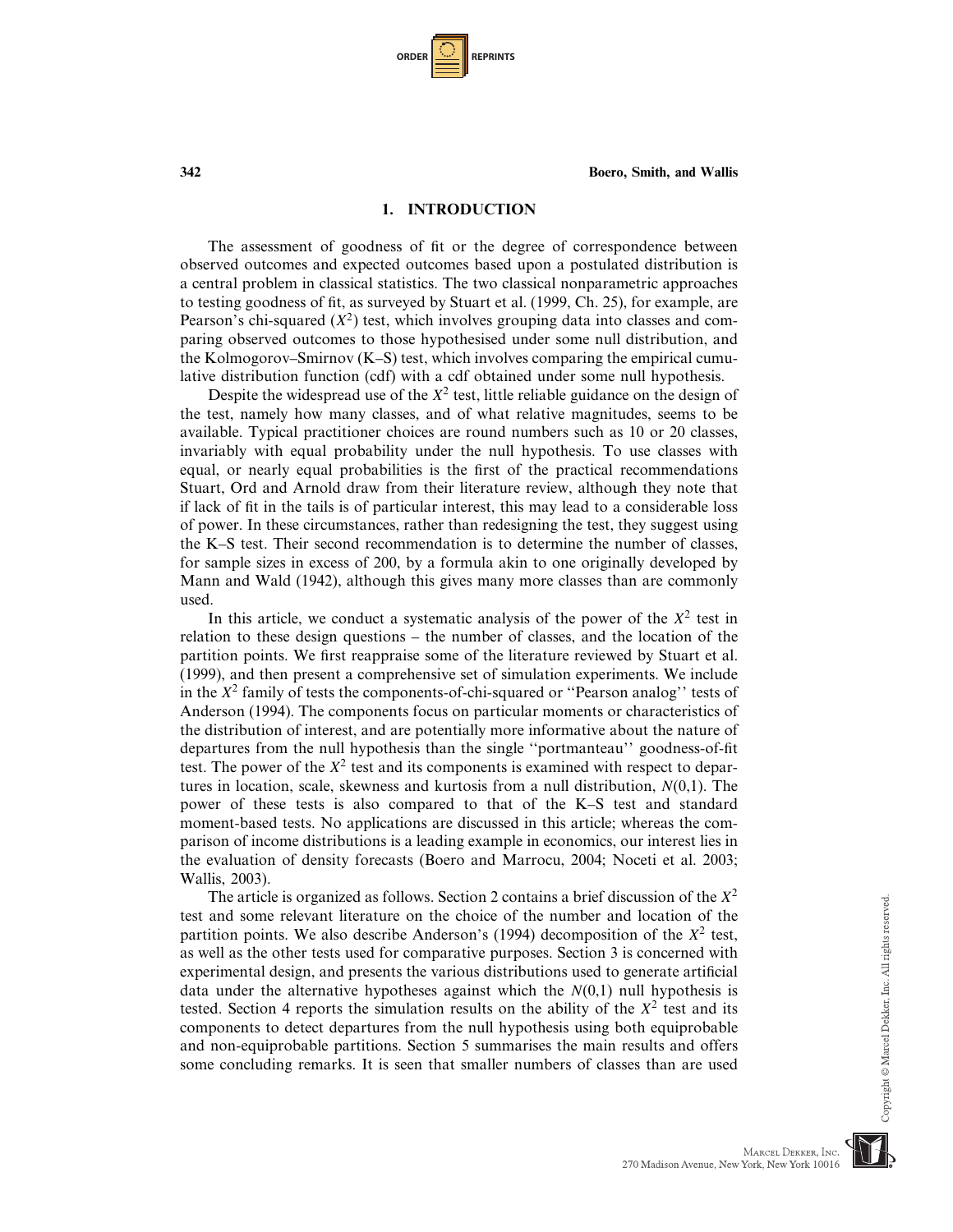| <b>ORDER</b> |  | <b>REPRINTS</b> |
|--------------|--|-----------------|
|--------------|--|-----------------|

in practice may be appropriate, and that the choice of non-equiprobable classes can result in substantial gains in power.

### 2. GOODNESS-OF-FIT TESTS

#### 2.1. The Chi-Squared Goodness-of-Fit  $(X^2)$  Test

Pearson's classical goodness-of-fit test proceeds by dividing the range of the variable into  $k$  mutually exclusive classes and comparing the expected frequencies of outcomes falling in these classes given by the hypothesised distribution with the observed class frequencies. With class probabilities the observed class frequencies. With class probabilities  $p_i > 0$ ,  $i = 1, ..., k$ ,  $\sum_{i=1}^{k} p_i = 1$  and observed class frequencies  $n_i$ ,  $i = 1, ..., k$ ,  $\sum_{i=1}^{k} n_i = N$ , the test  $\sum_{i=1}^{k} p_i = 1$  and observed class frequencies  $n_i$ ,  $i = 1, ..., k$ ,  $\sum_{i=1}^{k} n_i = N$ , the test statistic is

$$
X^{2} = \sum_{i=1}^{k} \frac{(n_{i} - Np_{i})^{2}}{Np_{i}}
$$

:

This has a limiting  $\chi^2$  distribution with  $k - 1$  degrees of freedom if the hypothesised distribution is correct.

The existing literature on the power of the  $X^2$  test with different numbers of classes ranges from early studies by Mann and Wald (1942) and Gumbel (1943) to more recent work by Kallenberg et al. (1985) and Koehler and Gan (1990). Most of these studies are based on asymptotic results and assume equiprobable classes, with  $p_i = 1/k$ ,  $i = 1, \ldots, k$ . Mann and Wald (1942) suggested the use of equiprobable classes to resolve the question of how class boundaries should be determined, and developed a formula for the optimal choice of the number of classes, which depends on the sample size,  $N$ , and the level of significance. At the  $5\%$  significance level the formula is  $k = 3.765(N-1)^{0.4}$ , and Table 1 reports the resulting values of k for selected values of N. Although this rests on the asymptotic power function, Mann and Wald suggest that the results hold approximately for sample sizes as low as 200, and may be true for considerably smaller samples.

This procedure removes the subjective element from the choice of the number and width of the classes, moreover equiprobable classes are easy to use and lead to unbiased tests (Cohen and Sackrowitz, 1975). However, various numerical studies

**Table 1.** Mann and Wald's optimum  $k$ .

| Ν   | k  |
|-----|----|
| 25  | 13 |
| 50  | 18 |
| 75  | 21 |
| 100 | 24 |
| 150 | 28 |
| 250 | 34 |
| 350 | 39 |

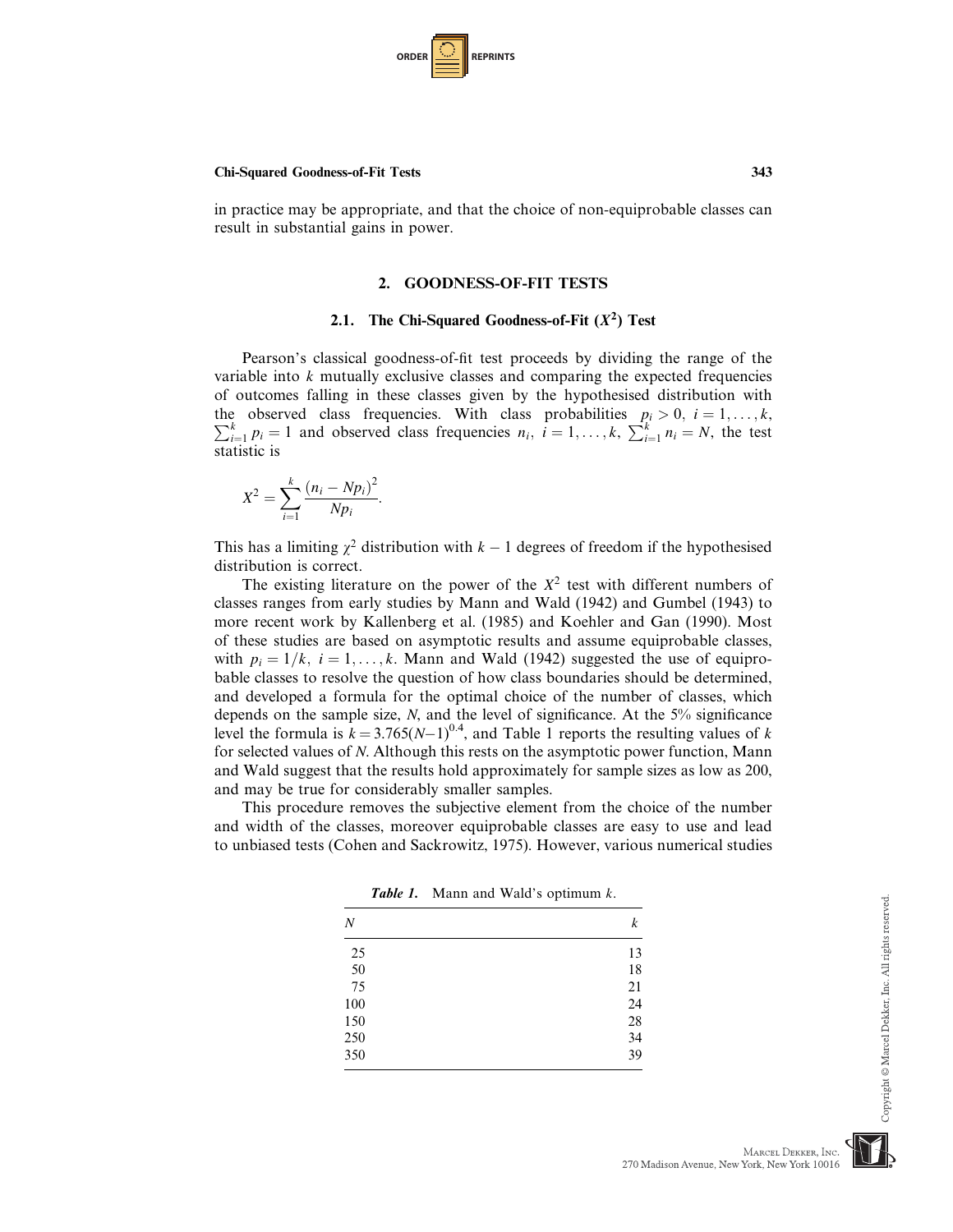| <b>ORDER</b> |  | <b>REPRINTS</b> |
|--------------|--|-----------------|
|--------------|--|-----------------|

argue that the value of k proposed by Mann and Wald is too large, resulting in loss of power in many situations; for example Williams (1950) suggests that it may be halved for practical purposes, without relevant loss of power. See also Dahiya and Gurland (1973), who suggest values of  $k$  between 3 and 12 for several different alternatives in testing for normality, for sample sizes of  $N = 50$  and 100.

Other studies have suggested that the best choice of  $k$  depends on the nature of the alternative hypothesis under consideration as well as the sample size. In a comparison of the power of the  $X^2$  and likelihood ratio goodness-of-fit tests, Kallenberg et al. (1985) suggest that, particularly for heavy tailed alternatives, the  $X^2$  test with equiprobable classes has the best power when k is relatively large ( $k = 15$  and 20 when  $N = 50$  and 100, respectively). These values of k are only slightly smaller than those given by the Mann and Wald formula, and are also suggested by Koehler and Gan (1990) as a good overall choice.

On the other hand, Kallenberg et al. (1985) argue that as the variance of the  $X^2$ test increases with  $k$ , and this has a negative effect on the power, non-equiprobable partitions with moderate  $k$  are better than equiprobable partitions with large  $k$ . For example, partitions with some smaller classes in the tails and larger classes in the middle may lead to an important gain of power for alternatives with heavy tails, while for thin-tailed alternatives, unbalanced partitions often cause a loss of power.

Most of these results are based on asymptotic theory, and only a limited number of cases have been examined to validate the asymptotic theory. For our present purposes the Monte Carlo study of Kallenberg et al. (1985) is an interesting precursor, since they observe (p. 966) that ''the good power properties of unbalanced partitions in most examples is striking; a gain of power of 0.3 or 0.4 compared with balanced partitions is not uncommon''. This is surprisingly overlooked by Stuart et al. (1999), who instead state (p. 408) that Koehler and Gan (1990) "show that unequal probability partitions may increase power for specific alternatives''. Unfortunately Koehler and Gan's Monte Carlo study uses only equiprobable partitions, and their remark about the non-equiprobable case is an assertion in their next-to-last sentence about procedures that are beyond the scope of their article. This deficiency is remedied below.

#### 2.2. Components-of-Chi-Squared or ''Pearson Analog'' Tests

Anderson (1994) presents a rearrangement of the  $X^2$  statistic into  $k - 1$  components, each independently distributed as  $\chi^2(1)$ , as follows:

$$
X^2 = \sum_{j=1}^{k-1} \nu_j^2 / N \sigma_j^2
$$

where  $\nu_j = i'_j(x - \mu)$  and x is a  $k \times 1$  vector of observed frequencies with mean vector  $\mu$  under the null hypothesis. The variance is  $\sigma^2 = 1 - (i'n)^2$  where  $n = (n_1, \ldots, n_i)'$  is  $\mu$  under the null hypothesis. The variance is  $\sigma_j^2 = 1 - (i'_j p)^2$  where  $p = (p_1, \dots, p_k)'$  is a vector of class probabilities. With k equal to a power of 2, the  $k \times 1$  vectors  $i, i-1, k-1$  have elements equal to 1 or -1 and are mutually orthogonal  $i_j$ ,  $j = 1,..., k - 1$  have elements equal to 1 or –1 and are mutually orthogonal.

The rearrangement provides additional information about departures from the hypothesised distribution in respect of specific features of the empirical distribution



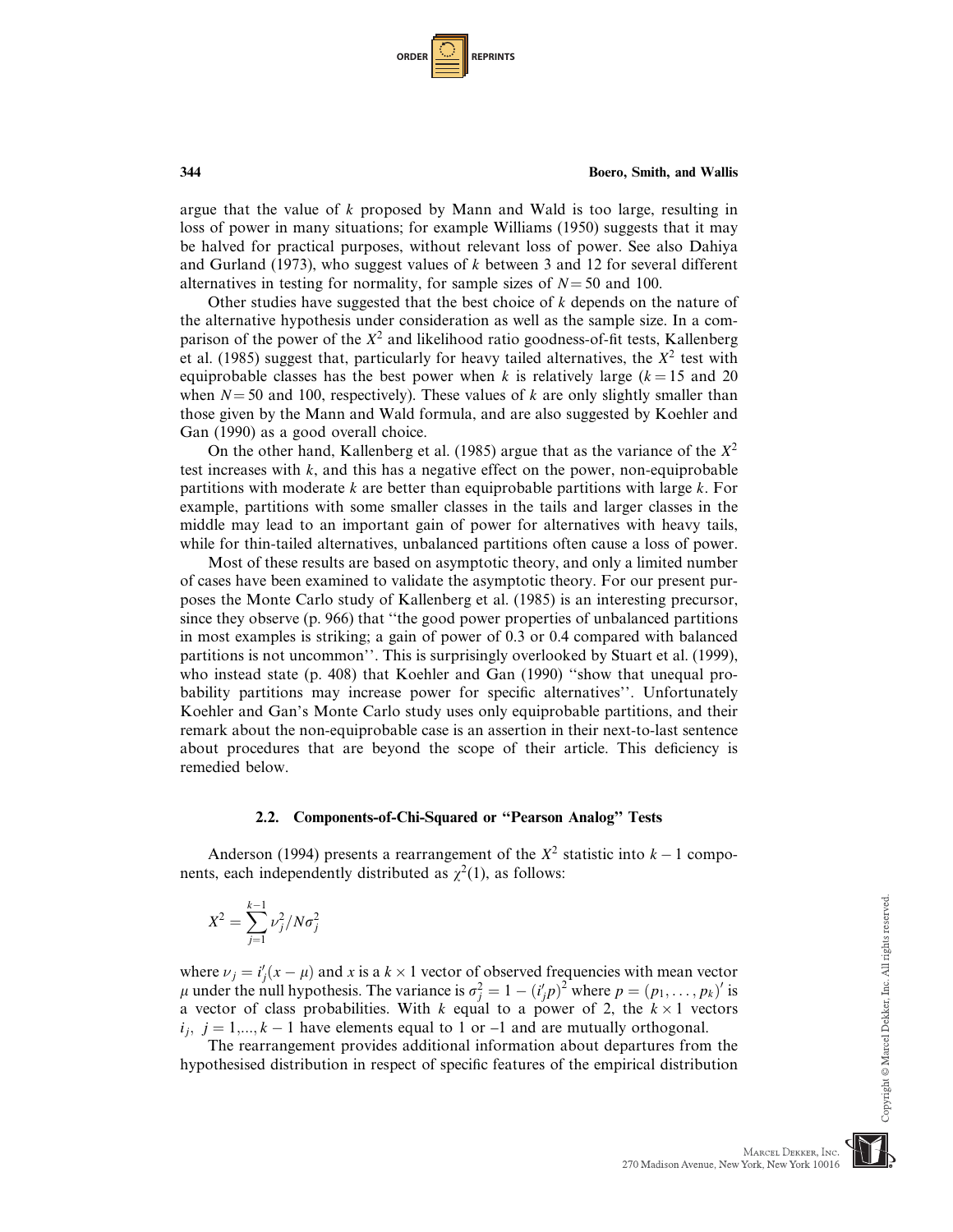

such as its location, scale, skewness and kurtosis. For example, with  $k = 8$ , we emphasise this interpretation by writing the first four  $i_j$  vectors with alphabetic subscripts, namely:

$$
i'_{m} = [1 \quad 1 \quad 1 \quad 1 \quad -1 \quad -1 \quad -1 \quad -1]
$$
  
\n
$$
i'_{sc} = [1 \quad 1 \quad -1 \quad -1 \quad -1 \quad -1 \quad 1 \quad 1]
$$
  
\n
$$
i'_{sk} = [1 \quad 1 \quad -1 \quad -1 \quad 1 \quad 1 \quad -1 \quad -1]
$$
  
\n
$$
i'_{k} = [1 \quad -1 \quad -1 \quad 1 \quad 1 \quad -1 \quad -1 \quad 1].
$$

Thus, with equiprobable classes, the first Pearson component test (PCM), using  $i_m$ , focuses on location shifts relative to the median. The second component test (PCSc), using  $i_{sc}$ , focuses on scale shifts to the inter-quartile range. The third component test (PCSk), using  $i_{sk}$ , detects asymmetries, represented as shifts between the first and third quarters and the second and fourth quarters of the distribution. The fourth component test (PCK), using  $i_k$ , detects kurtosis, with shifts towards the extremes and the centre of the distribution. The three remaining components have no obvious interpretation.

Boero et al. (2004) present a formal derivation of the component tests and show that the above decomposition into a sum of independent components only holds in the case of equiprobable classes, hence the procedure is less generally applicable than was originally claimed. Nevertheless with non-equiprobable classes each component test still has a  $\chi^2(1)$  distribution, and they are retained in our experiments, which focus on specific departures with respect to location, scale, skewness and kurtosis one at a time.

Whereas for the  $X^2$  test the choice of k is important, the individual component tests do not depend on k, once k is large enough to define them. When  $k = 4$ only three components are defined, and these three component tests are unchanged when  $k$  is increased to eight, assuming that the eight classes are obtained by dividing each of the original four classes into two, without moving the partition points.

We define partition points implicitly, as the appropriate percentage points of the relevant cdf,  $F$ , the partition points being the corresponding x-coordinates. Denote the value of the cdf at the upper boundary of the *j*th class as  $F_i$ . The first and last classes are open-ended, thus with  $F_0 = 0$  and  $F_k = 1$  the class probabilities satisfy  $p_j = F_j - F_{j-1}, j = 1, \ldots, k$ , and a partition configuration is reported as the set  ${F_1, \ldots, F_{k-1}}.$ 

The power of the individual component tests (and hence of  $X^2$ ) depends on the location of  $F_i$ . For example, for unimodal distributions, if two distributions differ only in their median then with  $k = 8$  classes, the power of the median component test is sensitive to  $F_4$ , which corresponds to the sign change in the vector  $i_m$ . If the distributions differ in the scale parameter (inter-quartile range), the power of the scale component test depends upon  $F_2$  and  $F_6$ , which correspond to the two sign changes in the vector  $i_{sc}$ . If the distributions differ in skewness, the power of the skewness component test is reliant on  $F_2$ ,  $F_4$  and  $F_6$ , which correspond to the three sign changes in the vector  $i_{sk}$ . Finally, if the distributions differ in kurtosis, the power of the kurtosis component test is reliant on  $F_1$ ,  $F_3$ ,  $F_5$  and  $F_7$ , which correspond to

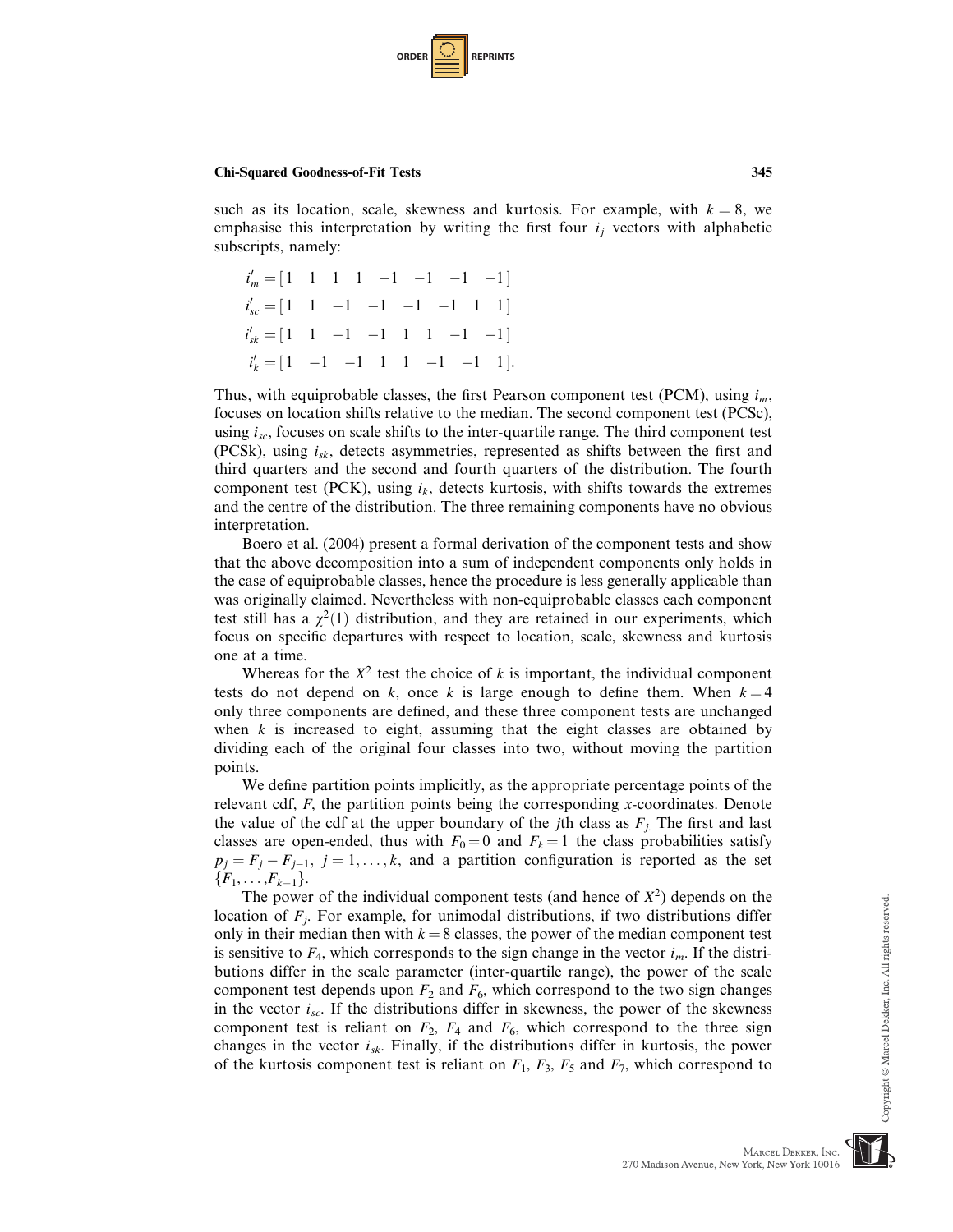| <b>ORDER</b> |  | <b>REPRINTS</b> |
|--------------|--|-----------------|
|--------------|--|-----------------|

the four sign changes in the vector  $i_k$ . See Anderson (1994) for further discussion of these partition points.

One major criticism levelled at the Pearson  $X^2$  test is that the test is potentially inconsistent, since the power of the test does not approach unity as  $N \to \infty$ , see, for example, Barrett and Donald (2003) and Linton et al. (2002). The problem arises from the relation between the choice of classes and the nature of the specific alternative. For example, if the null and alternative distributions are both symmetric around the same mean and we choose two equiprobable classes, then the power of the  $X^2$  test is zero irrespective of N. In general, the power of the test depends on the closeness of the intersection points of the two density functions to the class boundaries, and the inconsistency problem can always be overcome by choosing the number of classes to be greater than the number of anticipated intersection points. Or, even in the example above, by choosing non-equiprobable classes. The inconsistency of the  $X^2$  test is not evident in our experiments as we always consider values of k greater than the number of intersection points.

#### 2.3. Kolmogorov–Smirnov Test

The other nonparametric test used in the study is the K–S statistic

 $D = \max |A_i - Z_i|, \quad 1 < i < N,$ 

where  $Z$  is the theoretical cdf under the null hypothesis, and  $A$  is the empirical cdf, with critical values taken from Miller (1956).

#### 2.4. Moment-Based Tests

Grouping the data in general loses information, and tests based on grouped data can be expected to be less powerful, though possibly more robust, than tests based directly on the sample observations. For comparative purposes, and as possible benchmarks, we also include in our experiments the moment-based tests relevant to the specific departures from the null hypothesis of  $N(0,1)$ . For departures due to a non-zero mean, this is the standard normal test of a sample mean, calculated as the sample mean divided by its standard error  $\sqrt{1/N}$ . For departures due to a non-unit variance we test the sample sum of squares of mean deviations in the  $\chi^2(N-1)$  distribution.

Tests of skewness and kurtosis are often combined, and sometimes called ''tests of normality''. Bowman and Shenton (1975) show that a combined statistic based on the skewness and kurtosis coefficients is asymptotically  $\chi^2(2)$  under the null hypothesis. The test is commonly attributed to Jarque and Bera (1980), who show that it is a score or LM test and hence asymptotically efficient. We follow this practice, and refer to it as the J–B test below.

Apart from these simple examples, estimation of the parameters of the various distributions is not undertaken in any of our experiments, hence no modification of any test to allow for the effect of parameter estimation error is required.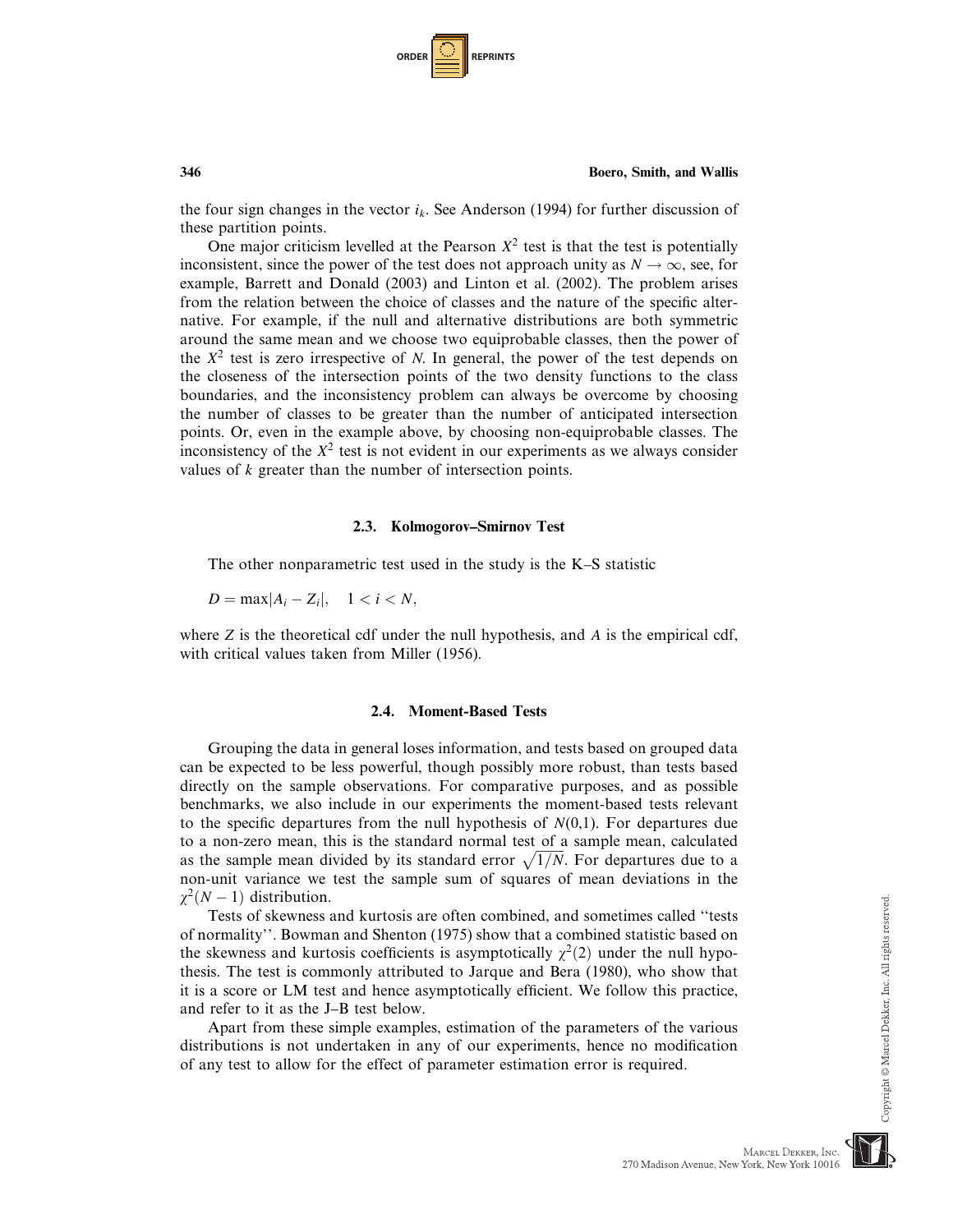| <b>ORDER</b> |  | <b>REPRINTS</b> |
|--------------|--|-----------------|
|--------------|--|-----------------|

#### 3. EXPERIMENTAL DESIGN

The Monte Carlo experiments are designed to determine the power of the  $X^2$  and its component tests to detect departures from the null distribution,  $N(0,1)$ , with respect to mean, variance, skewness or kurtosis. In this section, we outline the nature of these alternative distributions.

#### 3.1. Experiment A: Non-zero Mean

 $N(\delta/\sqrt{N}, 1)$ , with  $\delta$  varying from 0.1 to 2.0 through steps of 0.1.

#### 3.2. Experiment B: Non-unit Variance

 $N(0, \delta^2)$ , with  $\delta$  varying from 0.1 to 2.0 through steps of 0.1.

#### 3.3. Experiment C: Skewed Distributions

 $C_1$ : Ramberg distribution (see Ramberg et al., 1979), is a flexible form expressed in terms of its cumulative probabilities. The Ramberg quantile and density functions have the form:

$$
R(p) = \lambda_1 + [p^{\lambda_3} - (1 - p)^{\lambda_4}]/\lambda_2
$$
  

$$
f(x) = f[R(p)] = \lambda_2 [\lambda_3 p^{\lambda_3 - 1} + \lambda_4 (1 - p)^{\lambda_4 - 1}]
$$

with  $0 < p < 1$  being the cumulative probability,  $R(p)$  the corresponding quantile, and  $f[R(p)]$  the density corresponding to  $R(p)$ . Of the four parameters,  $\lambda_1$  is the location parameter,  $\lambda_2$  the scale parameter, and  $\lambda_3$  and  $\lambda_4$  are shape parameters. For the present purpose, we choose their values such that  $E(X) = 0, V(X) = 1$ , skewness =  $\{0.00, 0.05, 0.10, \ldots, 0.90\}$  and kurtosis = 3. The median is then non-zero and it is an increasing function of the skewness. In order to concentrate on the effect of skewness alone, we shift the distribution by the empirically calculated median.

 $C_2$ : Two-piece normal distribution (see Wallis, 1999), is used by the Bank of England and the Sveriges Riksbank in presenting their density forecasts of inflation. The probability density function is

$$
f(x) = \begin{cases} \left[\sqrt{2\pi}(\sigma_1 + \sigma_2)/2\right]^{-1} \exp[-(x-\mu)^2/2\sigma_1^2] & x \le \mu \\ \left[\sqrt{2\pi}(\sigma_1 + \sigma_2)/2\right]^{-1} \exp[-(x-\mu)^2/2\sigma_2^2] & x \ge \mu \end{cases}.
$$

The distribution is positively skewed if  $\sigma_2^2 > \sigma_1^2$ , and is leptokurtic if  $\sigma_1 \neq \sigma_2$ . As in the **Ramberg distribution** the median is an increasing function of skewness and the Ramberg distribution, the median is an increasing function of skewness and we again shift the distribution, to ensure a theoretical median of zero. In our simulations, we consider combinations of  $(\sigma_1, \sigma_2)$  that yield  $V(X) = 1$  and skewness of  $\{0.00, 0.05, 0.10, \ldots, 0.90\}.$ 

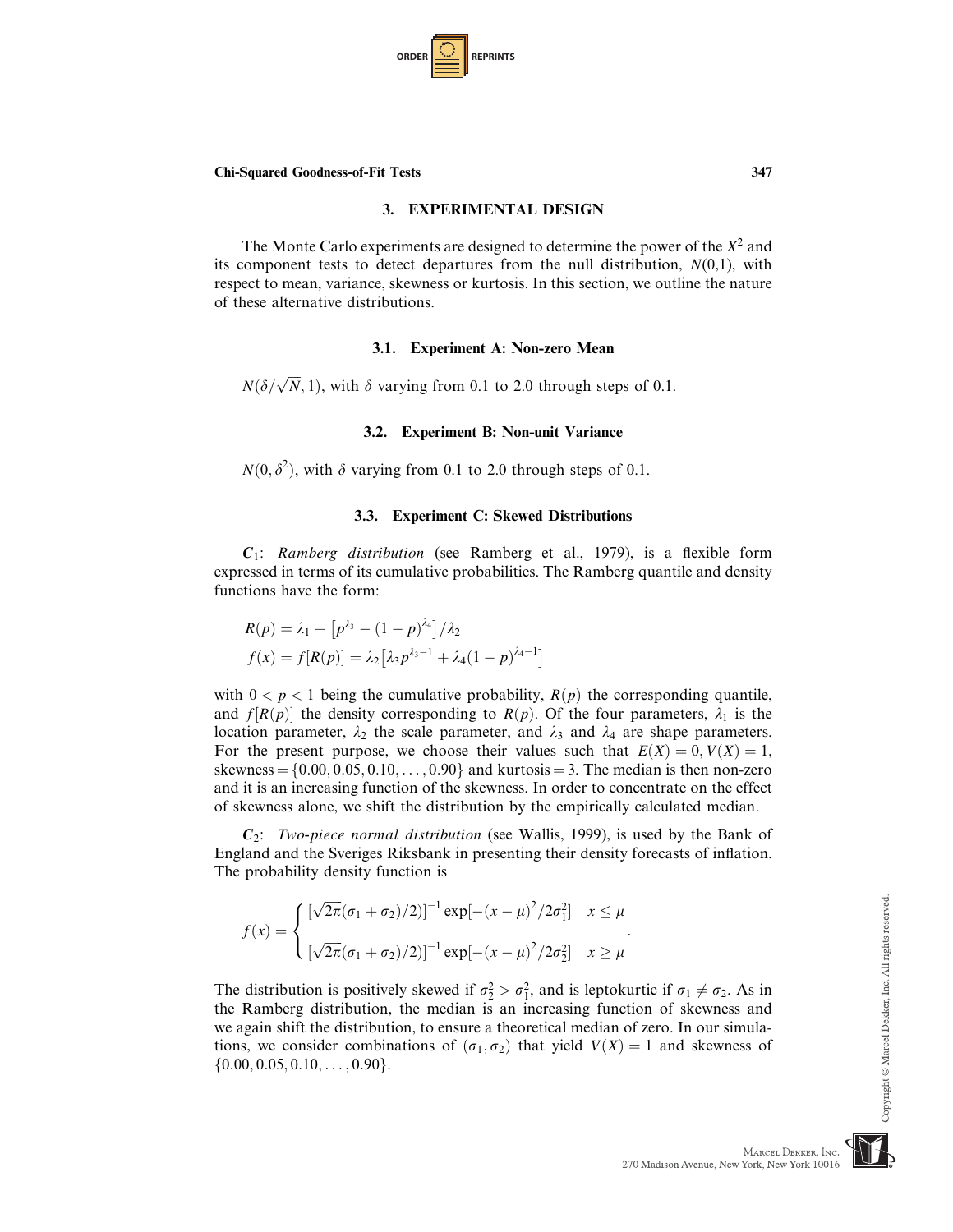| <b>ORDER I</b> |  | <b>REPRINTS</b> |
|----------------|--|-----------------|
|----------------|--|-----------------|

 $C_3$ : Anderson's skewed distribution (see Anderson, 1994)

$$
x = \begin{cases} (z/(1+d)) & z < 0\\ z(1+d) & \text{otherwise} \end{cases}
$$

where  $z \sim N(0, 1)$ . Since skewness  $\approx 2 \times d$ , we set  $d = \{0.00, 0.025, \ldots, 0.45\}$ . The mean variance and kurtosis of this distribution are all increasing functions of d mean, variance and kurtosis of this distribution are all increasing functions of  $d$ , although the median is zero. The transformation is discontinuous at zero, hence the probability density function has a central singularity, unlike the two-piece normal distribution.

## 3.4. Experiment D: Distributions with Heavy Tails

 $D_1$ : Stable distribution (see Chambers et al., 1976 for the code). General stable distributions allow for varying degrees of tail heaviness and varying degrees of skewness. They can be represented with the general notation  $S(\alpha, \beta, \gamma, \delta)$ , with four parameters: an index of stability (or characteristic exponent)  $0 < \alpha \leq 2$ , which measures the height of (or total probability in) the extreme tail areas of the distribution, a skewness parameter  $-1 \le \beta \le 1$ , a scale parameter  $\gamma > 0$  and a location parameter  $\delta \in \mathcal{R}$ . When  $\alpha = 2$  and  $\beta = 0$  the distribution is Gaussian with variance 2; when  $\alpha = 1$  and  $\beta = 0$  the distribution is Cauchy; when  $\alpha = 0.5$  and  $\beta = 1$ , the distribution is Levy. When  $0 < \alpha < 2$  the extreme tails of the stable distribution are higher than those of a normal distribution, and the total probability in the extreme tails is larger the smaller the value of  $\alpha$ . In our simulations we use standardised symmetric stable distributions, by setting  $\gamma = 1$ ,  $\delta = 0$  and  $\beta = 0$ . One consequence of stable distributions is that, if  $\alpha < 2$ , moments of order  $\alpha$  or higher do not exist. For  $\alpha = 2$  we scale the distribution to have a unit variance.

Stable distributions have been proposed as a model for many types of variables, especially in physics, finance and economics (see, for example, Uchaikin and Zolotarev, 1999). In finance, for example, stock prices are often modelled as non-Gaussian stable distributions (see Fama, 1965; Mandelbrot, 1963; McCulloch, 1994; Rachev and Mittnik, 2000).

 $D_2$ : Anderson's kurtotic distribution (see Anderson, 1994)

 $x = z(|z|^q)(1 + t)$ 

where  $z \sim N(0, 1)$  and t is a variance-shifting nuisance parameter. We take combinations of q and t that give  $V(X) = 1$  and kurtosis in the range 2.0–7.0.

The Monte Carlo experiments are based on sample sizes of  $N = 25, 50, 75, 100$ , 150, 250, 350. With 5000 replications, and power reported as a percentage the estimation error is smaller than 1.5 percentage points with 95% confidence. All tests are undertaken at the 5% significance level. For equiprobable partitions, we take  $k = 2, 4, \ldots, 40$ . In all experiments, except in experiment A, for non-equiprobable partitions we take  $k = 4, 8, 16, 32$  and consider partitions which are symmetric around  $F_4 = 0.5$ , such that for  $k = 8$ ,  $\{F_1, F_2, F_3, 0.5, 1 - F_3, 1 - F_2, 1 - F_1\}.$ 

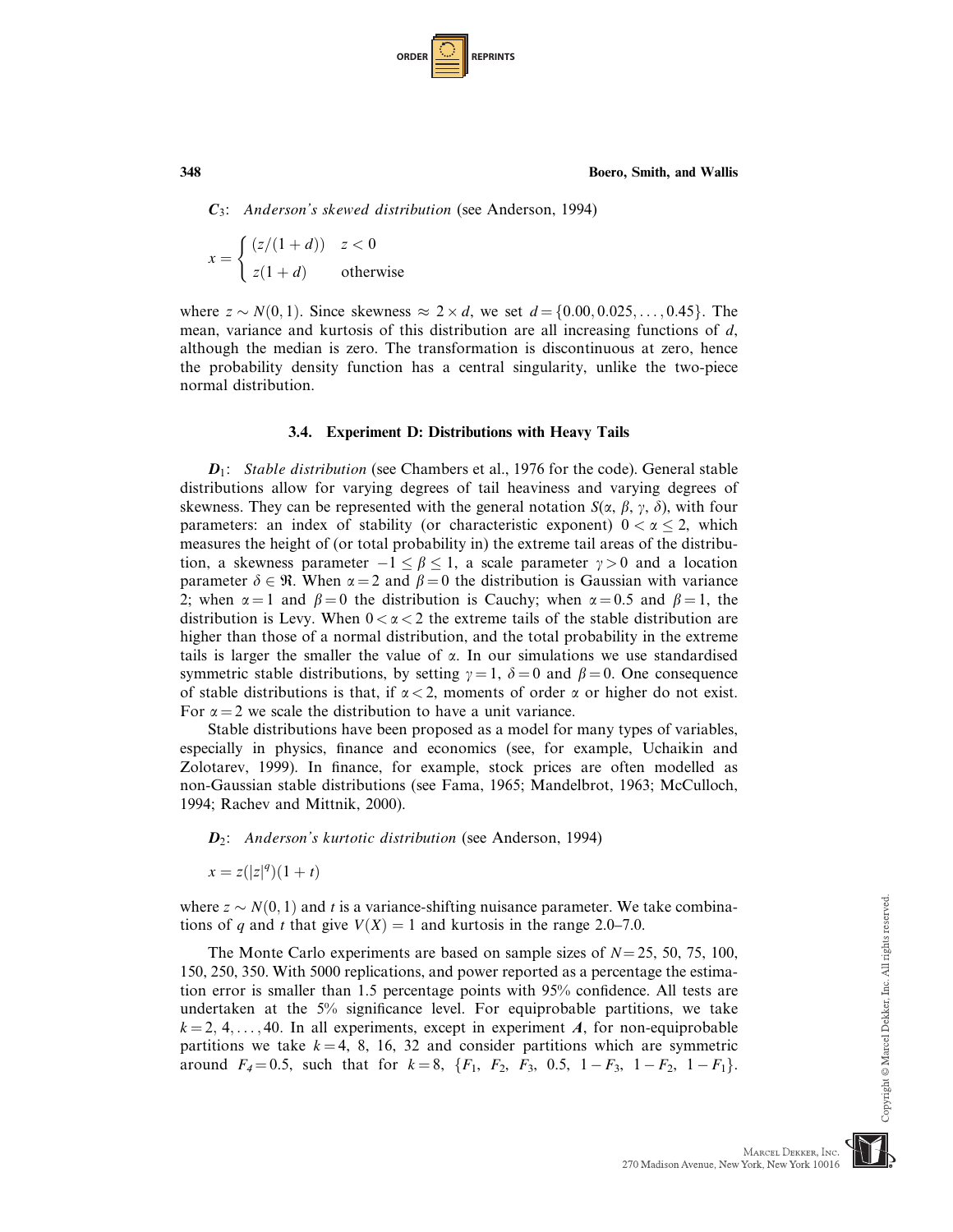

In experiment A we take  $\{F_4/4, F_4/2, 3F_4/4, F_4, 1 - F_3, 1 - F_2, 1 - F_1\}$ , when  $F_4 \le 0.5$ and  $\{(1-F_4)/4, (1 - F_4)/2, 3(1 - F_4)/4, F_4, 1 - F_3, 1 - F_2, 1 - F_1\}$  when  $F_4 > 0.5$ .

## 4. THE POWER OF THE TESTS

#### 4.1. Experiment A: Departure from Zero Mean

#### 4.1.1. Equiprobable Classes

We first illustrate the relation between power and number of classes for the overall  $X^2$  test in the equiprobable case. The results are reported in Fig. 1 for a wide range of alternative values of  $(\delta/\sqrt{N})$ , for  $N = 150$  and k ranging from 2 to 40. More extensive results for different sample sizes are summarised in Table 2 (first three columns), although as we consider standardised location departures we do not observe an increase in power as N increases.

From Fig. 1 it is evident that, for most alternatives, power is maximised for a value k in the interval two to four, with power falling steadily as a function of  $k$ for  $k > 4$ . These findings are confirmed in Table 2 for all sample sizes.

The last two columns of Table 2 report the power of the K–S test and the standard normal (z-) test for a sample mean. Comparing the power of the  $X^2$  test with the K–S test shows a superiority of the K–S test in all cases; however, both of these tests have markedly inferior power compared to the z-test.

#### 4.1.2. Non-equiprobable Classes

As discussed above the power of the median component test (PCM) depends upon  $F_4$ . However, the preceding results demonstrate the superiority of  $k = 4$  over



**Figure 1.** Power of  $X^2$  test of  $N(0, 1)$  vs.  $N(N^{-0.5}\delta, 1)$ : Experiment A,  $N = 150$  (equiprobable).

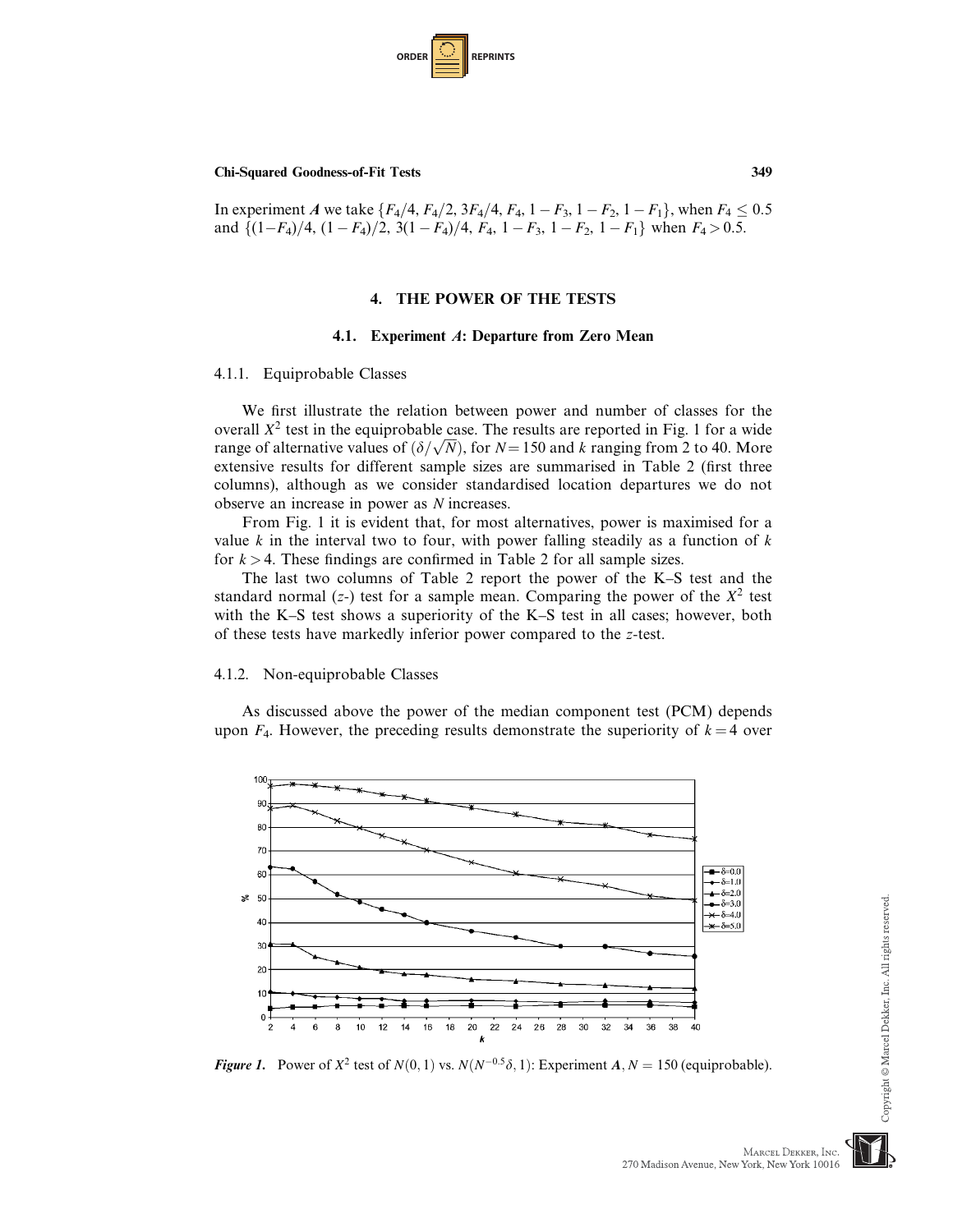| <b>ORDER</b> |  | <b>REPRINTS</b> |
|--------------|--|-----------------|
|--------------|--|-----------------|

|          |         | Equiprobable splits |           |           |       |
|----------|---------|---------------------|-----------|-----------|-------|
| $\delta$ | $k = 4$ | $k=8$               | $k = 16$  | $z$ -test | $K-S$ |
|          |         |                     | $N=25$    |           |       |
| 0.0      | 4.5     | 4.7                 | 4.4       | 5.0       | 4.9   |
| 1.0      | 9.1     | 8.4                 | 7.1       | 26.0      | 14.1  |
| 1.5      | 16.3    | 14.2                | 10.9      | 44.2      | 25.0  |
| $2.0\,$  | 26.9    | 22.6                | 17.7      | 63.9      | 39.6  |
| 2.5      | 43.2    | 36.3                | 27.9      | 80.4      | 57.6  |
| $3.0\,$  | 60.1    | 53.2                | 41.6      | 91.2      | 73.9  |
| 3.5      | 74.2    | 67.4                | 56.6      | 96.8      | 85.2  |
| $4.0\,$  | 85.5    | 82.1                | 72.3      | 99.1      | 93.2  |
| 4.5      | 93.7    | 90.7                | 82.6      | 99.8      | 97.1  |
| 5.0      | 97.2    | 96.0                | 91.8      | 100.0     | 99.1  |
|          |         |                     | $N = 50$  |           |       |
| $0.0\,$  | 5.6     | 4.9                 | 4.8       | 5.0       | 5.4   |
| 1.0      | 10.4    | 7.5                 | 6.5       | 26.0      | 13.6  |
| 1.5      | 18.7    | 13.6                | 9.9       | 44.2      | 24.9  |
| $2.0\,$  | 30.8    | 22.8                | 16.7      | 63.9      | 39.7  |
| 2.5      | 46.4    | 35.5                | 25.3      | 80.4      | 57.2  |
| $3.0\,$  | 63.7    | 51.9                | 39.3      | 91.2      | 73.6  |
| 3.5      | 77.8    | 67.9                | 55.0      | 96.8      | 85.8  |
| 4.0      | 88.6    | 82.2                | 70.4      | 99.1      | 93.5  |
| 4.5      | 95.2    | 90.9                | 82.2      | 99.8      | 97.3  |
| 5.0      | 97.9    | 95.7                | 90.9      | 100.0     | 99.0  |
|          |         |                     | $N = 100$ |           |       |
| $0.0\,$  | 5.0     | 4.6                 | 5.4       | 5.0       | 5.3   |
| 1.0      | 10.2    | $\ \, 8.0$          | 7.5       | 26.0      | 13.4  |
| 1.5      | 18.4    | 13.2                | 11.0      | 44.2      | 24.4  |
| $2.0\,$  | 30.9    | 23.4                | 18.4      | 63.9      | 39.6  |
| 2.5      | 45.4    | 35.5                | 27.2      | 80.4      | 56.2  |
| 3.0      | 63.5    | 52.3                | 41.1      | 91.2      | 73.5  |
| 3.5      | 77.9    | 67.8                | 56.2      | 96.8      | 86.4  |
| $4.0\,$  | 88.7    | 82.3                | 71.1      | 99.1      | 93.6  |
| 4.5      | 95.4    | 90.5                | 82.5      | 99.8      | 97.6  |
| 5.0      | 98.3    | 96.5                | 91.4      | 100.0     | 99.2  |
|          |         |                     | $N = 150$ |           |       |
| 0.0      | 4.7     | 5.1                 | 5.4       | 5.0       | 4.7   |
| 1.0      | 10.8    | 9.0                 | 7.4       | 26.0      | 13.2  |
| 1.5      | 17.9    | 13.6                | 10.6      | 44.2      | 24.7  |
| $2.0\,$  | 31.7    | 23.5                | 17.6      | 63.9      | 40.3  |
| 2.5      | 46.0    | 36.6                | 27.1      | 80.4      | 57.2  |
| 3.0      | 63.3    | 53.3                | 40.0      | 91.2      | 73.9  |
| 3.5      | 77.9    | 69.3                | 55.6      | 96.8      | 86.4  |
| 4.0      | 89.5    | 83.5                | 71.3      | 99.1      | 94.5  |
| 4.5      | 95.2    | 91.1                | 82.7      | 99.8      | 97.5  |
| 5.0      | 98.2    | 96.5                | 91.4      | 100.0     | 99.2  |

(continued)

 $\label{eq:MARCEL} \begin{minipage}{0.9\linewidth} \textbf{MACEL DEKKER, Inc.} \end{minipage}$  270 Madison Avenue, New York, New York 10016

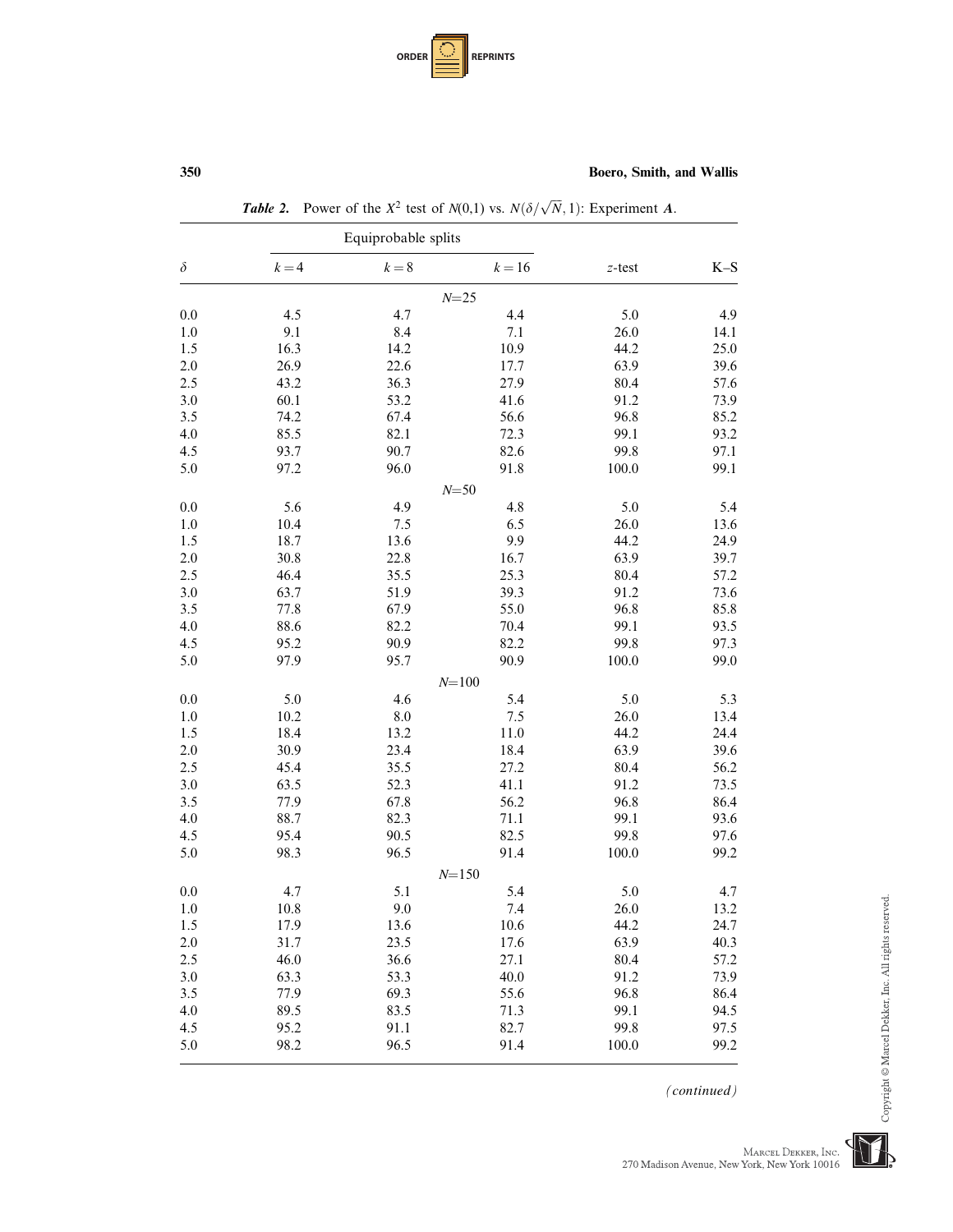

|          | <b>Table 2.</b> Continued. |                     |           |           |       |
|----------|----------------------------|---------------------|-----------|-----------|-------|
|          |                            | Equiprobable splits |           |           |       |
| $\delta$ | $k = 4$                    | $k=8$               | $k=16$    | $z$ -test | $K-S$ |
|          |                            |                     | $N = 250$ |           |       |
| 0.0      | 4.5                        | 5.0                 | 4.9       | 5.0       | 4.6   |
| 1.0      | 10.1                       | 8.7                 | 7.1       | 26.0      | 13.4  |
| 1.5      | 18.2                       | 14.0                | 11.1      | 44.2      | 24.1  |
| 2.0      | 30.9                       | 23.2                | 17.9      | 63.9      | 39.2  |
| 2.5      | 46.6                       | 36.9                | 25.9      | 80.4      | 57.4  |
| 3.0      | 62.5                       | 51.8                | 39.8      | 91.2      | 72.7  |
| 3.5      | 77.7                       | 67.8                | 54.4      | 96.8      | 85.9  |
| 4.0      | 89.1                       | 82.7                | 70.5      | 99.1      | 94.2  |
| 4.5      | 95.0                       | 90.7                | 82.4      | 99.8      | 97.5  |
| 5.0      | 98.2                       | 96.4                | 91.0      | 100.0     | 99.3  |

 $k = 8$  classes, hence in experiment A we take  $k = 4$  and set the partitions such that  ${F_1, F_2, F_3} = {F_2/2, F_2, 1 - F_2/2}$ , and take values of  $F_2$  in the range 0.2–0.8 through steps of 0.05, for  $F_2 \ge 0.5$  we take  $\{(1 - F_2)/2, F_2, 1 - (1 - F_2)/2\}$ . For  $k - 4$  Fig. 23 and b plot the power of the  $X^2$  and **PCM** tests respectively against  $k = 4$ , Fig. 2a and b plot the power of the  $X^2$  and PCM tests, respectively, against values of  $F_2$  for  $N = 150$  and  $\delta > 0$ values of  $F_2$  for  $N = 150$  and  $\delta \ge 0$ .

Figure 2a shows that the power of the  $X^2$  test is relatively insensitive to the location of the partition point  $F_2$  for  $F_2 \geq 0.4$ , although there is some evidence that



Figure 2a. Power of  $X^2$  test of  $N(0,1)$  vs.  $N(N^{-0.5}\delta, 1)$ : Experiment A,  $N = 150$  (nonequiprobable).

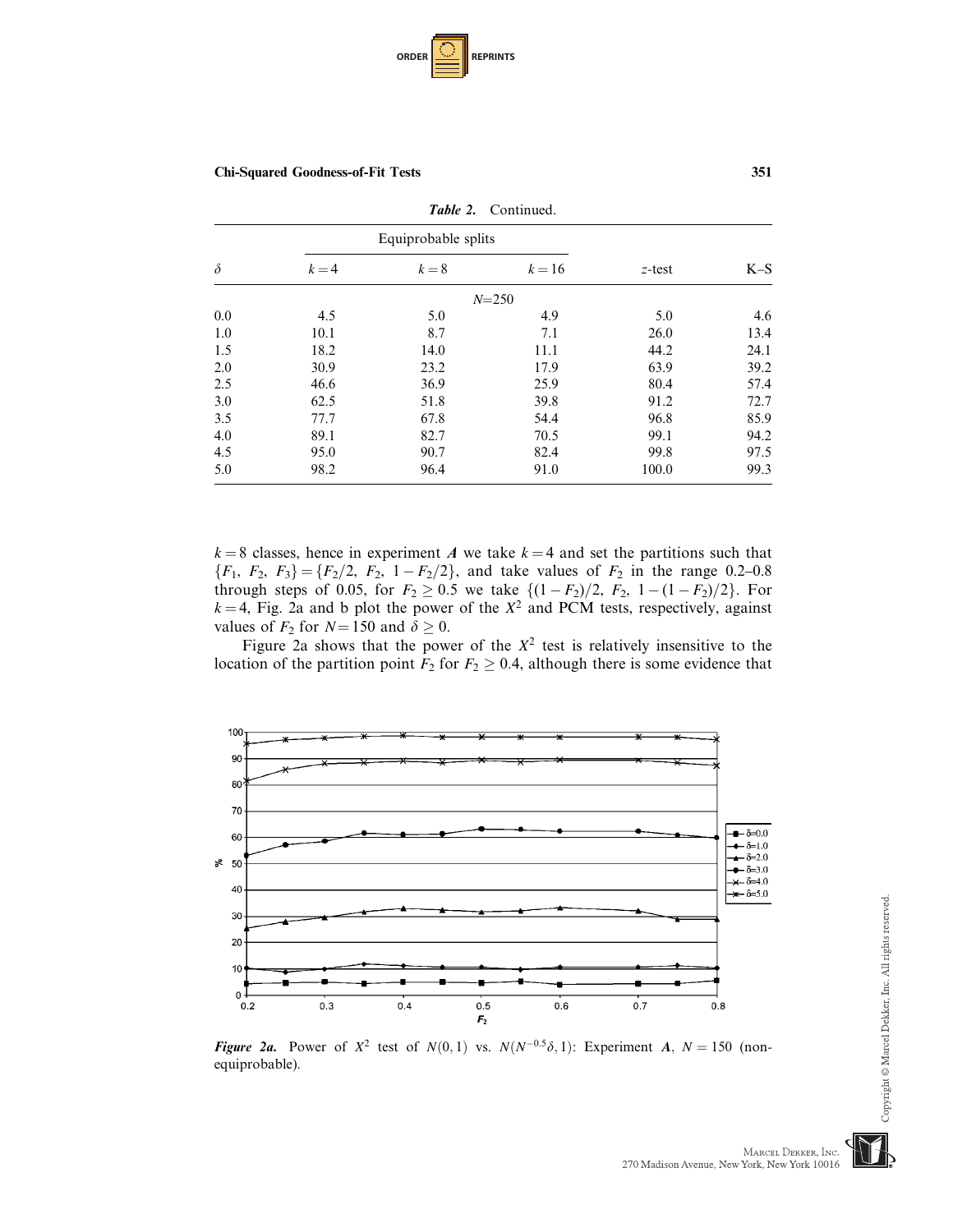| <b>ORDER</b> | <b>REPRINTS</b> |  |
|--------------|-----------------|--|
|--------------|-----------------|--|



Figure 2b. Power of PCM test of  $N(0,1)$  vs.  $N(N^{-0.5}\delta, 1)$ : Experiment A,  $N = 150$  (nonequiprobable).

power peaks close to the equiprobable partitions,  $F_2 = 0.5$ . For example, when  $\delta = 2$ , the power of the  $X^2$  test is 32% for  $F_2 = 0.5$ , compared with 28% for  $F_2 = 0.25$ . Figure 2b shows a similar picture for the PCM test, with power largely insensitive to the location of  $F_2$ , providing  $F_2 \geq 0.4$ . Results not reported, show that nonequiprobable splits which are symmetric around  $F_2 = 0.5$ , of the form  $\{F_1, 0.5,$  $(1 - F_1)$ } for  $F_1$  in the range 0.1–0.4, also show no significant power gains for the



**Figure 3.** Power of the tests of  $N(0, 1)$  vs.  $N(N^{-0.5}\delta, 1)$ ; Experiment A;  $N = 150$ .



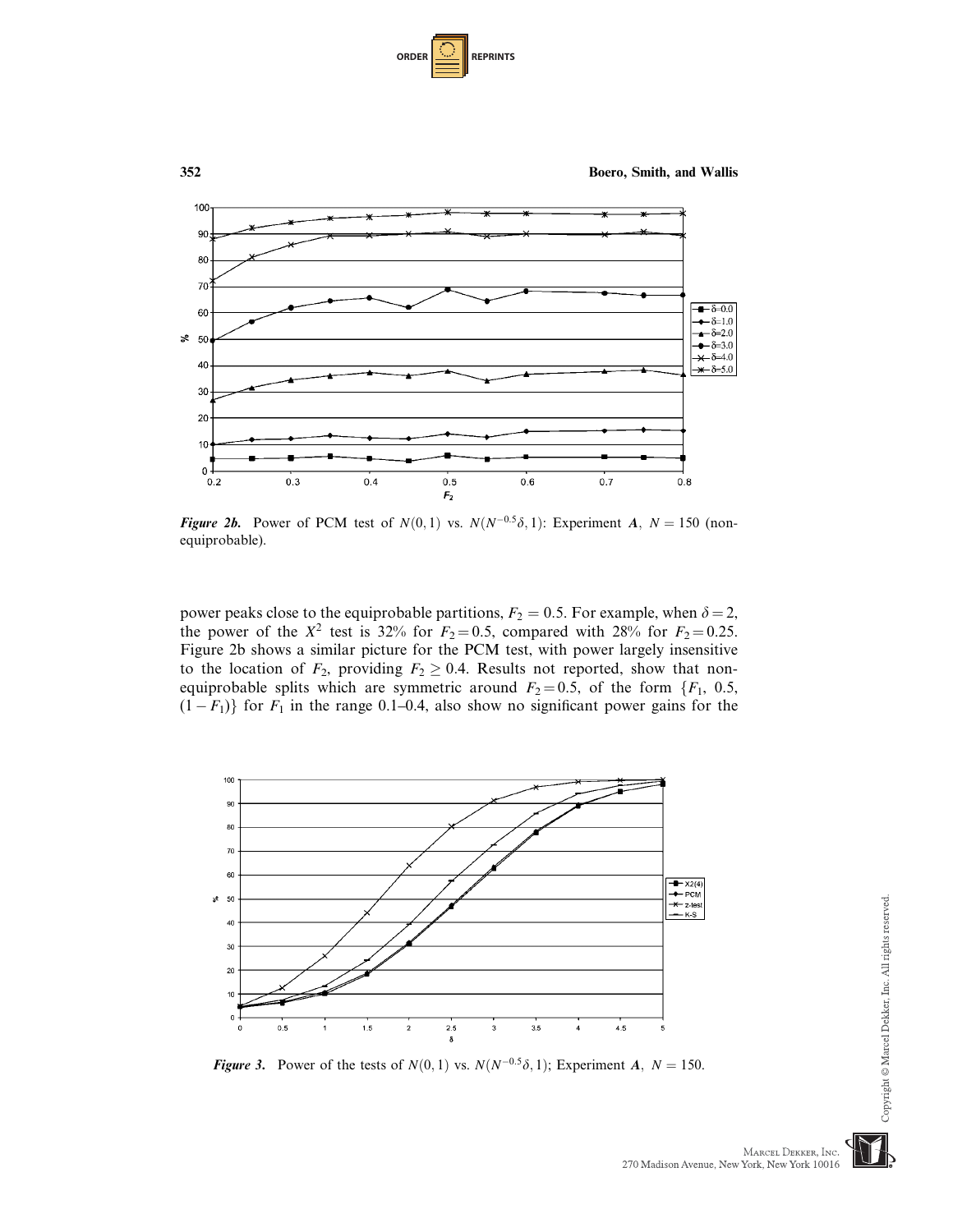

 $X^2$  test over the equiprobable case  $F_1 = 0.25$ . Moreover, as expected, in this case the power of the PCM test was invariant to the location of  $F_1$ .

Finally, in Fig. 3 we summarise the power results of the  $X^2$  test obtained for  $\delta \ge 0$  and  $N = 150$ , using  $k = 4$  equiprobable intervals (denoted X2(4)), we also report power of the PCM component test with equiprobable partitions ( $F_2 = 0.25$ ), the K–S test and the simple z-test for the population mean. As we can see, the best performance is given by the z-test. The power of the  $X<sup>2</sup>$  test, with equiprobable partitions, is very similar to that of the PCM test, but both of these tests are inferior to the K–S test.

#### 4.2. Experiment B: Departure from Unit Variance

#### 4.2.1. Equiprobable Classes

We first illustrate the relation between power and number of classes, in the equiprobable case for the  $X^2$  test. The results are reported in Fig. 4a for a wide range of alternatives with excess variance, and in Fig. 4b for alternatives with variance smaller than one, for  $N = 150$  and k ranging from 2 to 40. More extensive results for different sample sizes are summarised in Table 3 (first three columns).

From Fig. 4a and b, it is evident that, for most alternatives, power is maximised for a value k in the interval 4 to 10. Values of k greater than 10 do not lead to further increases in power, rather, the performance of the test is more or less unchanged in the presence of excess variance, while there seems to be considerable loss in power when variance is reduced for values of *k* greater than 10.



**Figure 4a.** Power of  $X^2$  test of  $N(0, 1)$  vs.  $N(0, \delta)$ : Experiment **B**,  $N = 150, \delta > 1$  (equiprobable).

MARCEL DEKKER, INC.

270 Madison Avenue, New York, New York 10016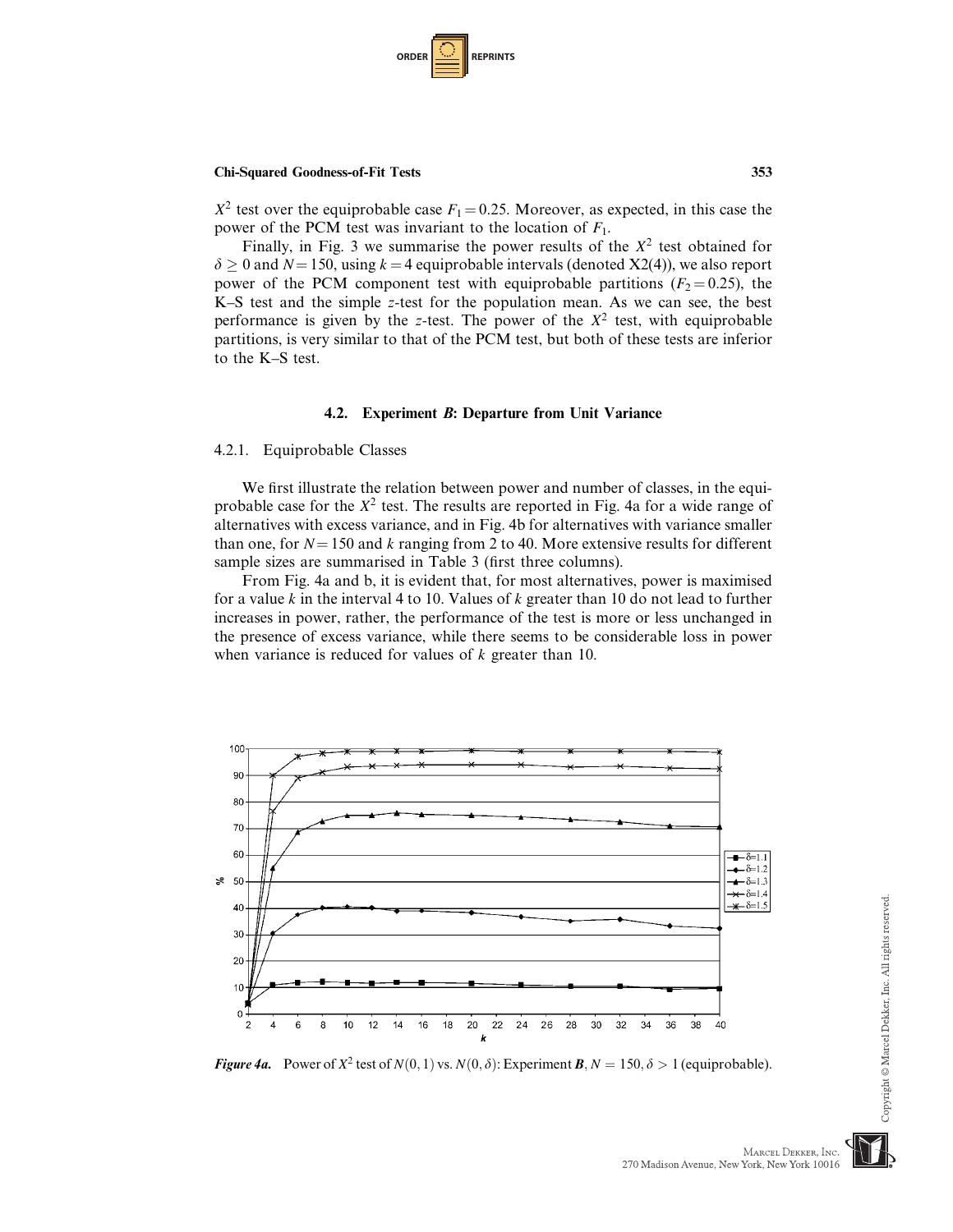| <b>ORDER</b> | <b>REPRINTS</b> |
|--------------|-----------------|
|--------------|-----------------|



**Figure 4b.** Power of  $X^2$  test of  $N(0, 1)$  vs.  $N(0, \delta)$ : Experiment **B**,  $N = 150, \delta > 1$  (equiprobable).

Table 3 reports results for different sample sizes and indicates that the power is maximised for all sample sizes at k around 4 and 8 for alternatives with  $\delta$  < 1, and at k around 8 and 10 for alternatives with  $\delta > 1$ . Moreover, the power of the  $X^2$  test to detect departures from a unit variance is asymmetric around  $\delta = 1$ , showing more power to reject the null distribution for  $\delta < 1$  compared with  $\delta > 1$ . In sum, for all alternatives and sample sizes considered in this section, the optimal value of  $k$ in the case of equiprobable classes appears to be much smaller than the values suggested by the Mann and Wald formula in Table 1.

The last two columns of Table 3 report the power of the K–S test and the moment-based test for the variance of a population. Comparing the power of the  $X^2$  test with the K–S test shows a clear superiority of the  $X^2$  test in all cases; however, both tests have power inferior to that of the moment-based test.

#### 4.2.2. Non-equiprobable Classes

The power of the scale component test (PCSc) (and hence the  $X^2$  test) depends upon  $F_2$  and  $F_6$ , as noted above. In experiment **B** we set the partitions such that  ${F_1, F_2, \ldots, F_7} = {F_2/2, F_2, (0.5 + F_2)/2, 0.5, 1 - (0.5 + F_2)/2, 1 - F_2, 1 - F_2/2},$ and take values of  $F_2$  in the range 0.15 – 0.3 through steps of 0.025, where  $F_2 = 0.25$  corresponds to the equiprobable case. For  $k = 8$ , Fig. 5a and b plot the power of the  $X^2$  and PCSc tests, respectively, against values of  $F_2$  for  $N = 150$  and  $k = 8$  for  $\delta \neq 1$ .

Figure 5b shows that the power of the PCSc test unambiguously falls as  $F_2$ increases for all  $\delta$ . By comparison, Figure 5a shows that the power of the  $X^2$  test falls as  $F_2$  increases only for  $\delta > 1$ , and is largely insensitive to  $F_2$  for  $\delta < 1$ . For example,

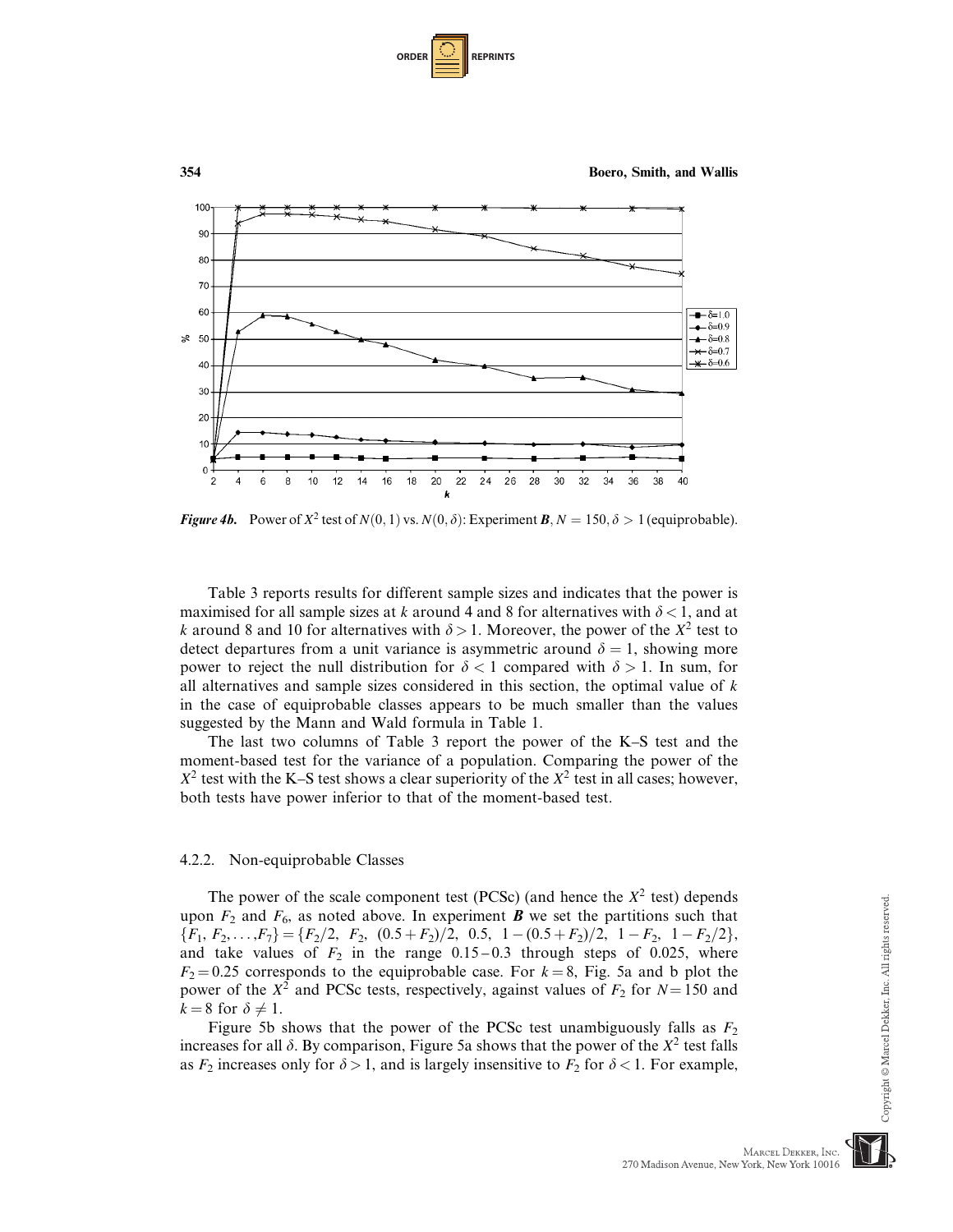

**Table 3.** Power of the  $X^2$  test of  $N(0,1)$  vs.  $N(0,\delta)$ : Experiment **B**.

|          |         | Equiprobable splits |        |           | Non-equiprobable splits |        |         |       |
|----------|---------|---------------------|--------|-----------|-------------------------|--------|---------|-------|
| $\delta$ | $k = 4$ | $k=8$               | $k=16$ | $k = 4$   | $k=8$                   | $k=16$ | Chi-sq. | $K-S$ |
|          |         |                     |        | $N = 25$  |                         |        |         |       |
| 0.6      | 47.9    | 42.7                | 30.1   | 44.6      | 26.7                    | 13.2   | 96.9    | 13.6  |
| 0.7      | 22.2    | 21.2                | 16.1   | 20.3      | 13.0                    | 8.1    | 75.1    | 7.6   |
| 0.8      | 10.1    | 9.8                 | 8.6    | 9.0       | 6.7                     | 4.8    | 39.9    | 5.1   |
| 0.9      | 5.4     | 6.5                 | 5.7    | 4.8       | 6.1                     | 4.3    | 15.5    | 4.9   |
| 1.0      | 4.5     | 4.7                 | 4.4    | 4.2       | 4.8                     | 4.5    | 5.0     | 4.9   |
| 1.1      | 4.9     | 6.1                 | 5.8    | 7.8       | 9.8                     | 9.2    | 18.2    | 6.5   |
| 1.2      | 6.9     | 8.5                 | 9.4    | 13.8      | 14.6                    | 14.8   | 39.0    | 8.3   |
| 1.3      | 9.9     | 14.7                | 15.3   | 20.7      | 24.2                    | 24.2   | 60.6    | 11.7  |
| 1.4      | 14.8    | 22.0                | 23.0   | 32.1      | 36.9                    | 36.2   | 77.4    | 15.6  |
| 1.5      | 18.5    | 30.3                | 32.8   | 43.4      | 47.6                    | 50.0   | 88.1    | 20.5  |
|          |         |                     |        | $N = 50$  |                         |        |         |       |
| 0.6      | 84.6    | 84.8                | 69.0   | 91.0      | 79.6                    | 53.2   | 100.0   | 42.8  |
| 0.7      | 47.6    | 44.6                | 32.5   | 55.9      | 39.1                    | 21.4   | 97.0    | 16.2  |
| 0.8      | 19.7    | 17.6                | 14.3   | 21.1      | 15.4                    | 8.4    | 67.8    | 8.2   |
| 0.9      | 8.3     | 7.4                 | 6.5    | 8.5       | 6.8                     | 5.0    | 24.6    | 5.5   |
| 1.0      | 5.6     | 4.9                 | 4.8    | 4.8       | 5.8                     | 5.0    | 5.0     | 5.4   |
| 1.1      | 6.9     | 6.9                 | 7.0    | 11.2      | 10.6                    | 10.8   | 26.3    | 6.9   |
| 1.2      | 12.0    | 13.8                | 13.7   | 19.8      | 21.9                    | 21.0   | 59.3    | 10.8  |
| 1.3      | 19.9    | 26.8                | 26.7   | 34.5      | 38.0                    | 37.2   | 83.9    | 16.7  |
| 1.4      | 32.4    | 42.6                | 45.7   | 51.6      | 59.6                    | 59.1   | 95.1    | 26.1  |
| 1.5      | 41.9    | 56.8                | 61.3   | 69.5      | 78.6                    | 79.7   | 98.8    | 35.4  |
|          |         |                     |        | $N = 100$ |                         |        |         |       |
| 0.6      | 99.3    | 99.9                | 99.2   | 100.0     | 99.8                    | 98.6   | 100.0   | 90.8  |
| 0.7      | 81.4    | 86.7                | 74.7   | 91.3      | 87.4                    | 66.9   | 100.0   | 45.7  |
| 0.8      | 37.1    | 39.1                | 30.4   | 47.4      | 37.5                    | 23.6   | 92.9    | 14.7  |
| 0.9      | 11.1    | 11.6                | 9.4    | 11.3      | 10.1                    | 7.2    | 40.8    | 6.2   |
| 1.0      | 5.0     | 4.6                 | 5.4    | 5.8       | 5.1                     | 4.8    | 5.0     | 5.3   |
| 1.1      | 8.8     | 9.5                 | 9.3    | 15.4      | 13.6                    | 15.5   | 40.2    | 8.0   |
| 1.2      | 20.5    | 27.1                | 26.8   | 37.3      | 38.9                    | 36.4   | 83.0    | 16.1  |
| 1.3      | 39.2    | 53.1                | 55.2   | 61.8      | 67.6                    | 66.2   | 97.7    | 30.8  |
| 1.4      | 57.7    | 76.8                | 80.1   | 81.6      | 88.6                    | 88.6   | 99.8    | 47.8  |
| 1.5      | 73.8    | 90.0                | 92.7   | 95.3      | 97.9                    | 98.2   | 100.0   | 67.9  |
|          |         |                     |        | $N = 150$ |                         |        |         |       |
| 0.6      | 100.0   | 100.0               | 100.0  | 100.0     | 100.0                   | 100.0  | 100.0   | 99.6  |
| 0.7      | 94.0    | 97.8                | 94.7   | 99.0      | 98.6                    | 94.3   | 100.0   | 72.4  |
| 0.8      | 52.8    | 58.8                | 48.1   | 66.9      | 62.3                    | 41.5   | 98.7    | 23.4  |
| 0.9      | 14.5    | 13.9                | 11.4   | 16.5      | 11.3                    | 9.1    | 54.6    | 7.5   |
| 1.0      | 5.1     | 5.1                 | 5.4    | 4.8       | 5.8                     | 4.5    | 5.0     | 4.7   |
| 1.1      | 11.2    | 14.4                | 12.1   | 20.3      | 18.8                    | 16.9   | 51.9    | 8.5   |
| 1.2      | 30.4    | 39.1                | 39.1   | 49.2      | 54.5                    | 52.5   | 93.4    | 21.1  |
| 1.3      | 55.3    | 72.7                | 75.3   | 80.4      | 85.7                    | 85.4   | 99.7    | 44.8  |
| 1.4      | 76.5    | 91.3                | 93.9   | 94.4      | 97.0                    | 97.6   | 100.0   | 68.2  |
| 1.5      | 89.9    | 98.3                | 99.1   | 99.0      | 100.0                   | 100.0  | 100.0   | 87.7  |

(continued)

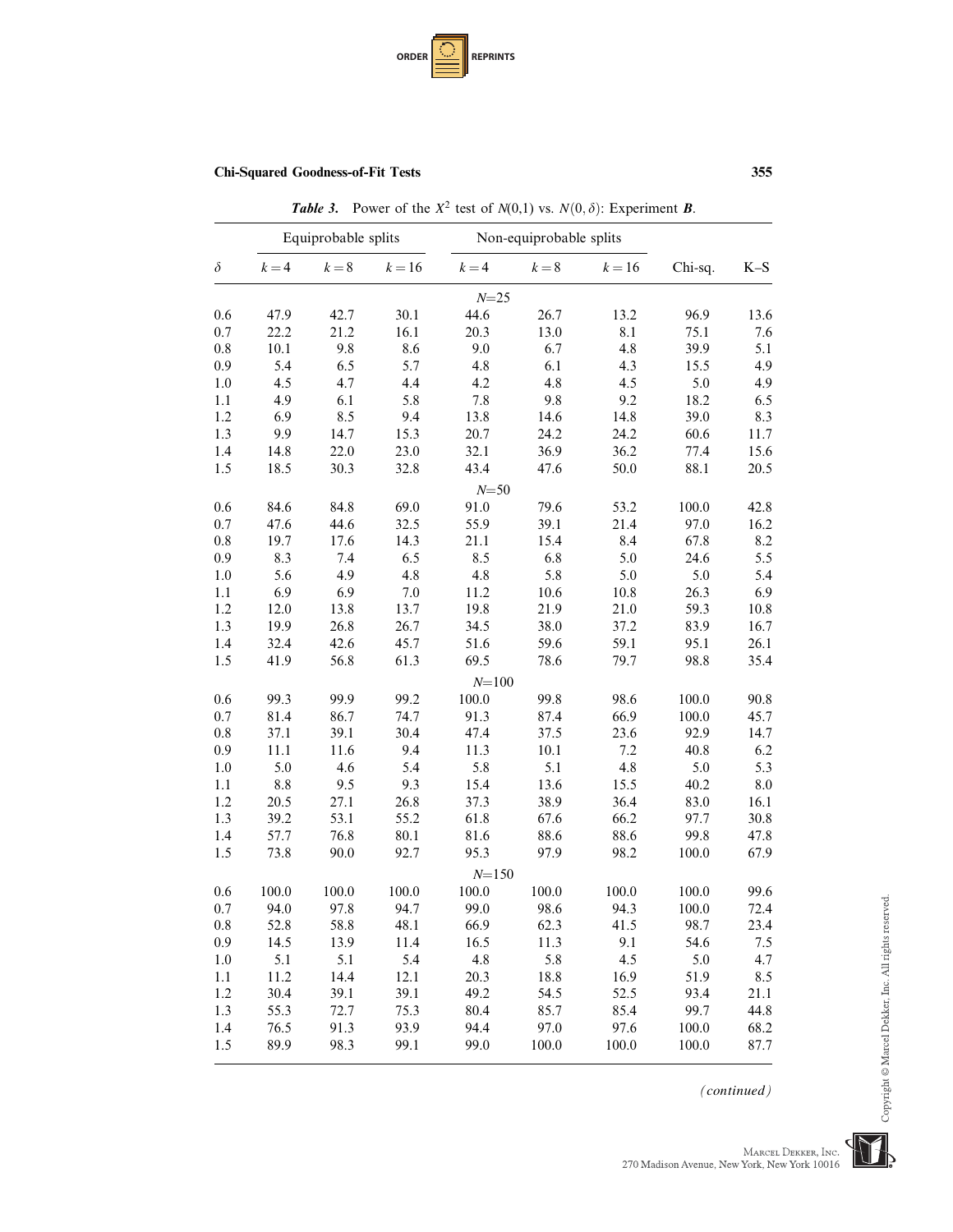| <b>ORDER</b> |  | <b>REPRINTS</b> |
|--------------|--|-----------------|
|--------------|--|-----------------|

|          |         | Equiprobable splits |          |           | Non-equiprobable splits |        |         |       |
|----------|---------|---------------------|----------|-----------|-------------------------|--------|---------|-------|
| $\delta$ | $k = 4$ | $k=8$               | $k = 16$ | $k = 4$   | $k=8$                   | $k=16$ | Chi-sq. | $K-S$ |
|          |         |                     |          | $N = 250$ |                         |        |         |       |
| 0.6      | 100.0   | 100.0               | 100.0    | 100.0     | 100.0                   | 100.0  | 100.0   | 100.0 |
| 0.7      | 99.8    | 100.0               | 100.0    | 100.0     | 100.0                   | 100.0  | 100.0   | 97.6  |
| 0.8      | 77.1    | 84.8                | 77.7     | 90.8      | 89.7                    | 76.8   | 100.0   | 45.7  |
| 0.9      | 20.7    | 21.9                | 17.6     | 27.1      | 22.5                    | 15.5   | 74.8    | 10.2  |
| 1.0      | 4.5     | 5.0                 | 4.9      | 4.3       | 5.9                     | 5.7    | 5.0     | 4.6   |
| 1.1      | 15.8    | 18.7                | 17.8     | 24.9      | 27.0                    | 24.5   | 69.7    | 11.1  |
| 1.2      | 48.4    | 62.8                | 63.9     | 71.1      | 75.1                    | 73.9   | 99.1    | 34.3  |
| 1.3      | 80.2    | 93.6                | 94.9     | 95.6      | 97.7                    | 97.7   | 100.0   | 70.6  |
| 1.4      | 95.5    | 99.4                | 99.8     | 99.5      | 99.7                    | 99.9   | 100.0   | 93.6  |
| 1.5      | 99.1    | 100.0               | 100.0    | 99.9      | 100.0                   | 100.0  | 100.0   | 99.2  |

Table 3. Continued.

for the  $X^2$  test when  $\delta = 1.2$ , power increases to 55% for  $F_2 = 0.15$ , compared with 39% for the equiprobable  $F_2 = 0.25$ , whereas when  $\delta = 0.8$  power is roughly 60% irrespective of the value of  $F_2$ . The explanation for the insensitivity of the  $X^2$  test to  $F_2$  for  $\delta$  < 1 lies in the performance of the other component tests for  $\delta$  < 1. As expected we find that both the median (PCM) and skewness (PCSk) component tests have power around nominal size for all N and for all values of  $\delta$ , irrespective of  $F_2$  (these results are omitted from the figures). However, the kurtosis (PCK) component test has some power to detect  $\delta \neq 1$ , and for  $\delta < 1$  this power increases as  $F_2$  increases, which tends to offset the falling power of the PCSc component in the  $X^2$  test, although exact



Figure 5a. Power of  $X^2$  test of  $N(0,1)$  vs.  $N(0,\delta)$ : Experiment  $\mathbf{B}, N = 150$  (nonequiprobable).

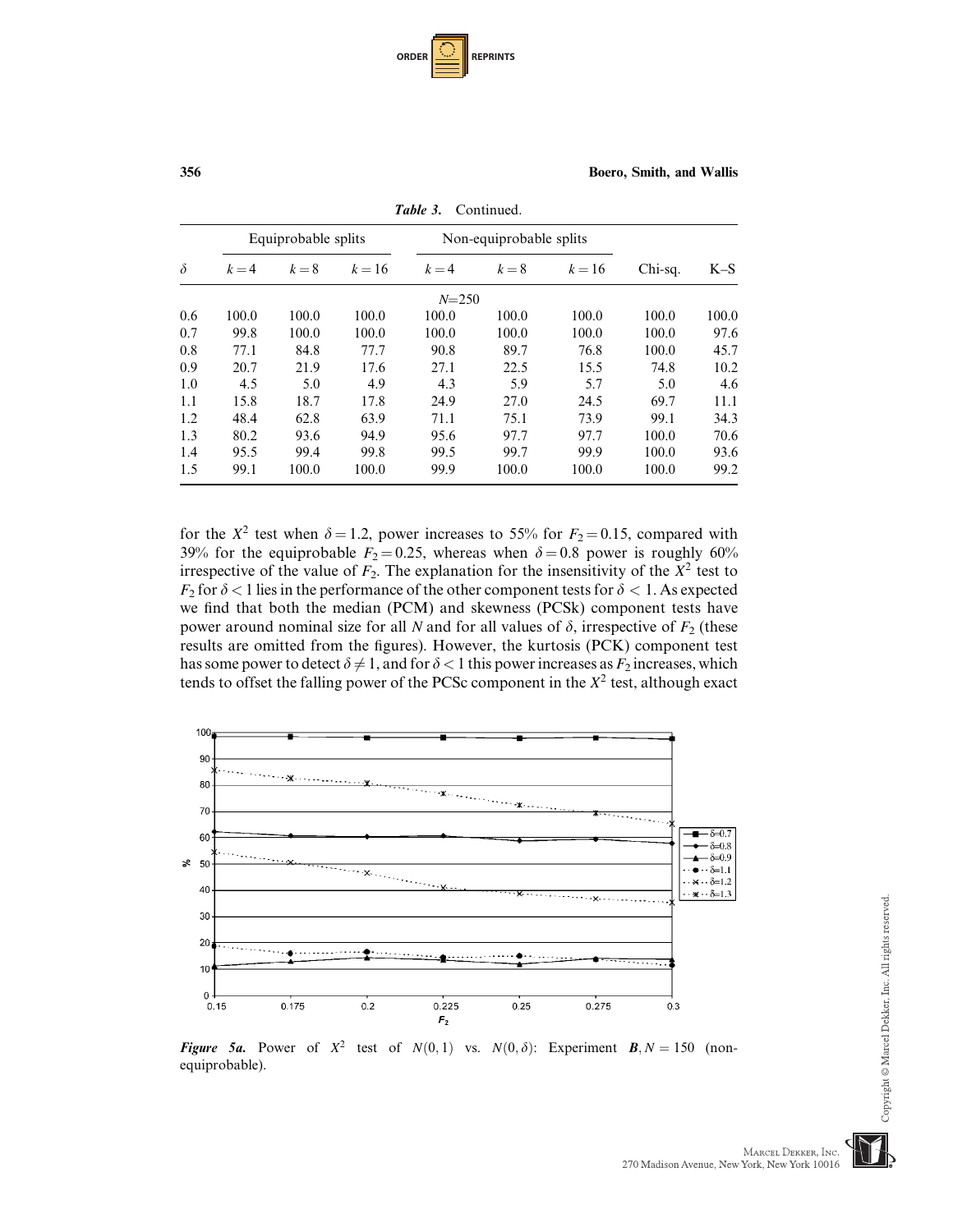



**Figure 5b.** Power of the PCSc test  $N(0,1)$  vs.  $N(0,\delta)$ : Experiment **B**,  $N = 150$  (nonequiprobable).

additivity of the components does not hold in this case. For  $\delta > 1$  there is some increase in power for the PCK test as  $F_2$  increases, but this increase is small compared to that observed for  $\delta < 1$ .

As anticipated above, Figure 5b shows that for both  $\delta > 1$  and  $\delta < 1$  there are clear gains in power for the PCSc test when the test is computed using non-equiprobable classes. For example, when  $\delta = 1.2$ , power increases to 67% for  $F_2 = 0.15$ , compared with 46% for the equiprobable  $F_2 = 0.25$ , and to 86% from 73% when  $\delta = 0.8$ .

Using  $F_2 = 0.15$ , Table 3 (columns 4–6) reports the power of the  $X^2$  test for different sample sizes. We note that, for all sample sizes, the power of the  $X<sup>2</sup>$  test using non-equiprobable partitions is significantly higher than for equiprobable partitions for  $\delta > 1$ , while there is little difference for  $\delta < 1$ . The results indicate that with non-equiprobable partitions the power of the  $X^2$  test remains largely insensitive to increasing k from 4 to 8 or 16 for  $\delta > 1$ .

Finally, in Fig. 6 we summarise the power results of the  $X^2$  test obtained for  $\delta \neq 1$  and  $N=150$ , using  $k=10$  equiprobable intervals (denoted X2(10)) and  $k=8$ non-equiprobable intervals (denoted X2(8-ne) with  $F_2 = 0.15$ ). We also report the power of the PCSc component test with non-equiprobable partitions ( $F_2 = 0.15$ ), the K–S test and the simple test for the population variance (chi-squared). As we can see, the best performance is given by the latter. The power of the  $X<sup>2</sup>$  with non-equiprobable partitions is very similar to that of the PCSc test and both tests have higher power than the K–S test.

These results complement various suggestions from previous findings, summarised in Koehler and Gan (1990), that the best choice of  $k$  may depend on the alternative under consideration, as well as the sample size N, and provide a further contrast to the results of Mann and Wald (1942). Moreover, our results clearly show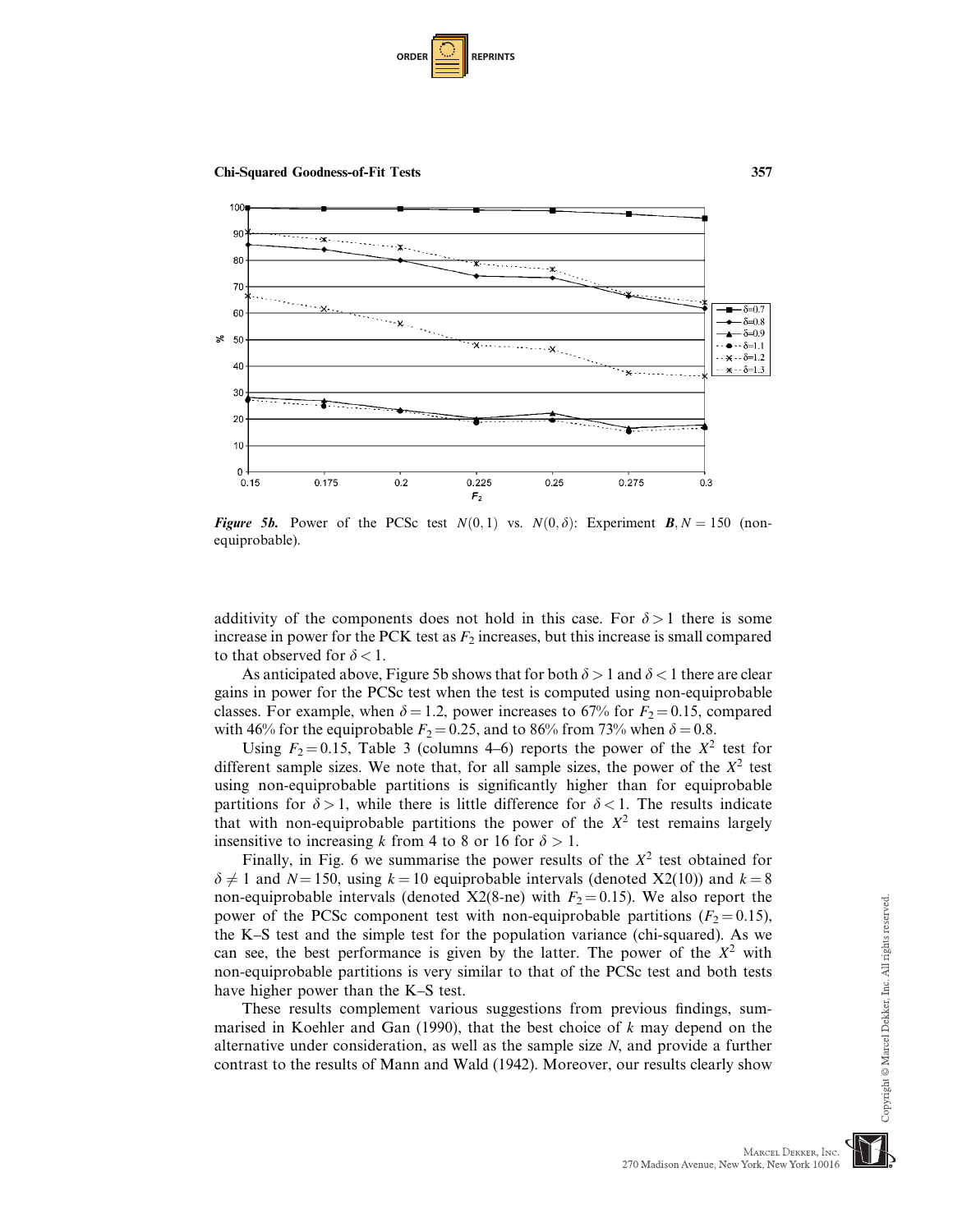



**Figure 6.** Power of the tests of  $N(0, 1)$  vs.  $N(0, \delta)$ : Experiment **B**,  $N = 150$ .

that unbalanced partitions with some small classes in the tails lead to important gains in power when  $\delta > 1$ .

#### 4.3. Experiment C: Departures from Symmetry

#### 4.3.1. Equiprobable Classes

We now look at departures from the null hypothesis of normality due to skewness. The relation between power and number of classes in the equiprobable case is illustrated in Figs. 7–9. Figure 7 reports the results for the Ramberg distribution  $(C_1)$ , with skewness ranging from 0.2 to 0.8, for  $N = 150$  and k ranging from 2 to 40.

First of all, as expected, we observe noticeable gains in the power of the  $X^2$  test for increasing degrees of skewness. Moreover, the power of the test is sensitive to the choice of k. In particular, there are significant gains in power when the number of classes increases from  $k = 4$  to  $k = 8$ , 10 and 12, with power increasing at a faster rate the higher the degree of skewness. For example, from Fig. 7 we observe that, for  $N=150$ , power increases from approximately 14% ( $k=4$ ) to 56% ( $k=10$ ) when skewness is 0.6, and from 28% ( $k = 4$ ) to 91% ( $k = 6$ ) and to 100% ( $k = 8$ ) when skewness is 0.8.

Table 4 reports results for different sample sizes and these are qualitatively similar to those discussed above. The results show that power of the  $X^2$  test is not very sensitive to changes in k in the range  $24-40$ . Again the optimal values of k suggested by our experiments under skewed alternatives are significantly smaller than the values suggested by Mann and Wald.

Qualitatively similar results are obtained for the two-piece normal distribution  $(C_2)$ , see Fig. 8, which reports the power of the  $X^2$  test for skewness = 0.6 and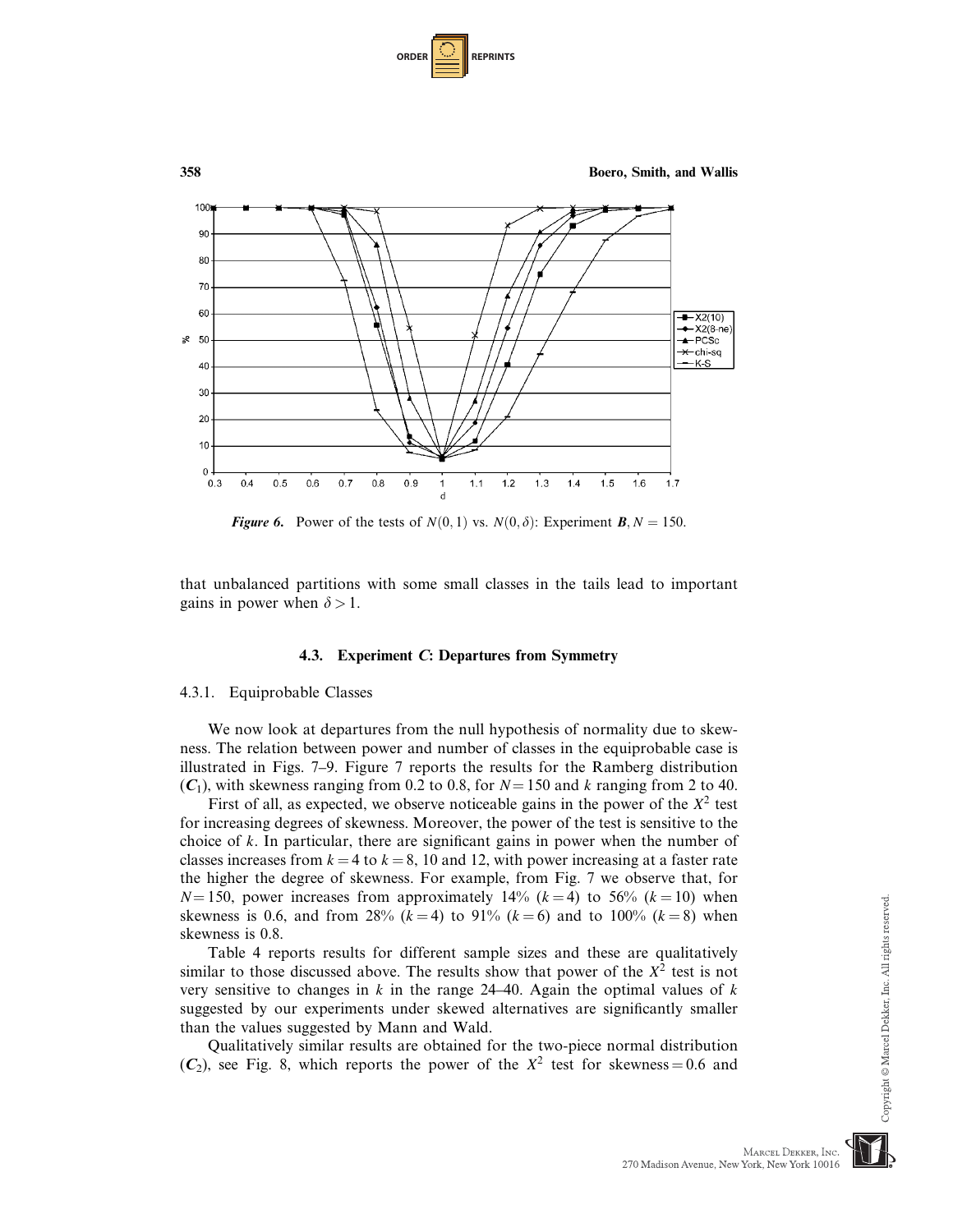



**Figure 7.** Power of  $X^2$  test against skewness ( $C_1$ : Ramberg distribution)  $N = 150$  (equiprobable).

different sample sizes. Figure 9 reports the power of the  $X^2$  test for Anderson's skewed distribution  $(C_3)$ , for  $N = 150$  and different degrees of skewness. In this case we observe a less prominent impact on power by increasing  $k$  from 4 to 8 or 10.

## 4.3.2. Non-equiprobable Classes

As discussed above for  $k = 8$ , the power of the skewness component test (PCSk) depends upon the three points,  $F_2$ ,  $F_4$  and  $F_6$ . Given our symmetry assumption on the



Figure 8. Power of  $X^2$  test against skewness ( $C_2$ : two piece). Skew = 0.6, (equiprobable).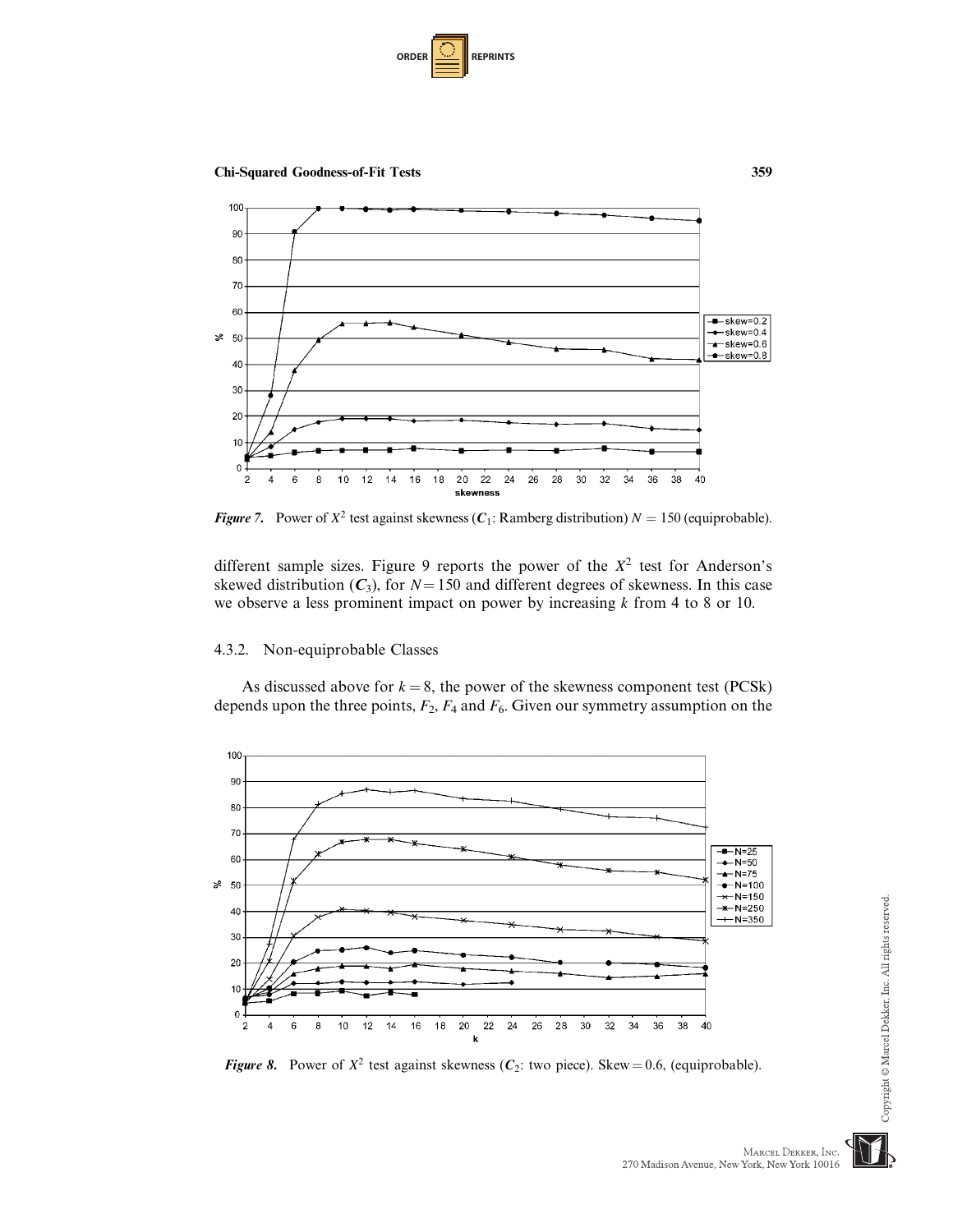| <b>ORDER</b> | <b>REPRINTS</b> |
|--------------|-----------------|
|--------------|-----------------|



**Figure 9.** Power of  $X^2$  test against skewness  $(C_3)$ : Anderson)  $N = 150$  (equiprobable).

partitions, we set  $\{F_1, F_2, \ldots, F_7\} = \{F_2/2, F_2, (0.5 + F_2)/2, 0.5, 1 - (0.5 + F_2)/2,$  $1-F_2$ ,  $1-F_2/2$ , and conduct experiments for values of  $F_2$  in the range 0.15–0.3 in steps of 0.025, where  $F_2 = 0.25$  again corresponds to the equiprobable case. In Fig. 10a and b we plot the power of the  $X^2$  and PCSk tests, respectively, against values of  $F_2$  for  $N = 150$  and  $k = 8$ , for  $C_1$  (Ramberg) with skewness ranging from 0.2 to 0.8.

From Fig. 10a and b it can be seen that the power of both the  $X^2$  and the PCSk increases as  $F_2$  becomes smaller. At  $F_2 = 0.15$  (N = 150 and skewness = 0.6) the power for PCSk is  $56\%$  (67%) compared to  $25\%$  (51%) when using the equiprobable  $F_2 = 0.25$ . In general, the use of  $F_2 = 0.15$  (instead of  $F_2 = 0.25$ ) nearly doubles the power of the PCSk test.

The results for  $C_2$  (two-piece normal) and  $C_3$  (Anderson's skewed distribution) are qualitatively similar to those reported in Fig. 10a and b, although for  $C_3$  the gains to using non-equiprobable partitions are smaller than observed for  $C_1$  and  $C_2$ . For all experiments we find that the PCM, PCSc and PCK component tests exhibit power approximately equal to nominal size for all values of skewness,  $N$  and  $F_2$  considered.

Figure 11a and b plots the power of the  $X^2$  test for  $C_1$  and  $C_3$  with  $N = 150$ , for  $k = 8$  equiprobable partitions (X2(8)),  $k = 8$  non-equiprobable partitions ( $F_2 = 0.15$ ) (X2(8-ne)), and the PCSk test using non-equiprobable partitions ( $F_2 = 0.15$ ). In the same figures we also report the results from the K–S and J–B tests. Results for different sample sizes are summarised in Table 4 for  $C_1$  and  $C_2$ .

From Fig. 11a and b and Table 4, we observe for all tests a significant increase in power for increasing degrees of skewness. Figure 11a and Table 4 show that, overall, the performance of the  $X^2$  test is maximised with the use of  $k = 8$  non-equiprobable partitions. These results apply to all sample sizes, as shown in Table 4, and both alternatives  $C_1$  and  $C_2$ . Figure 11a and Table 4 also report the performance of the K–S and J–B tests. The results indicate that the best performance for  $C_1$  and  $C_2$  is achieved by the J-B test and the worse performance by the K–S test. For example,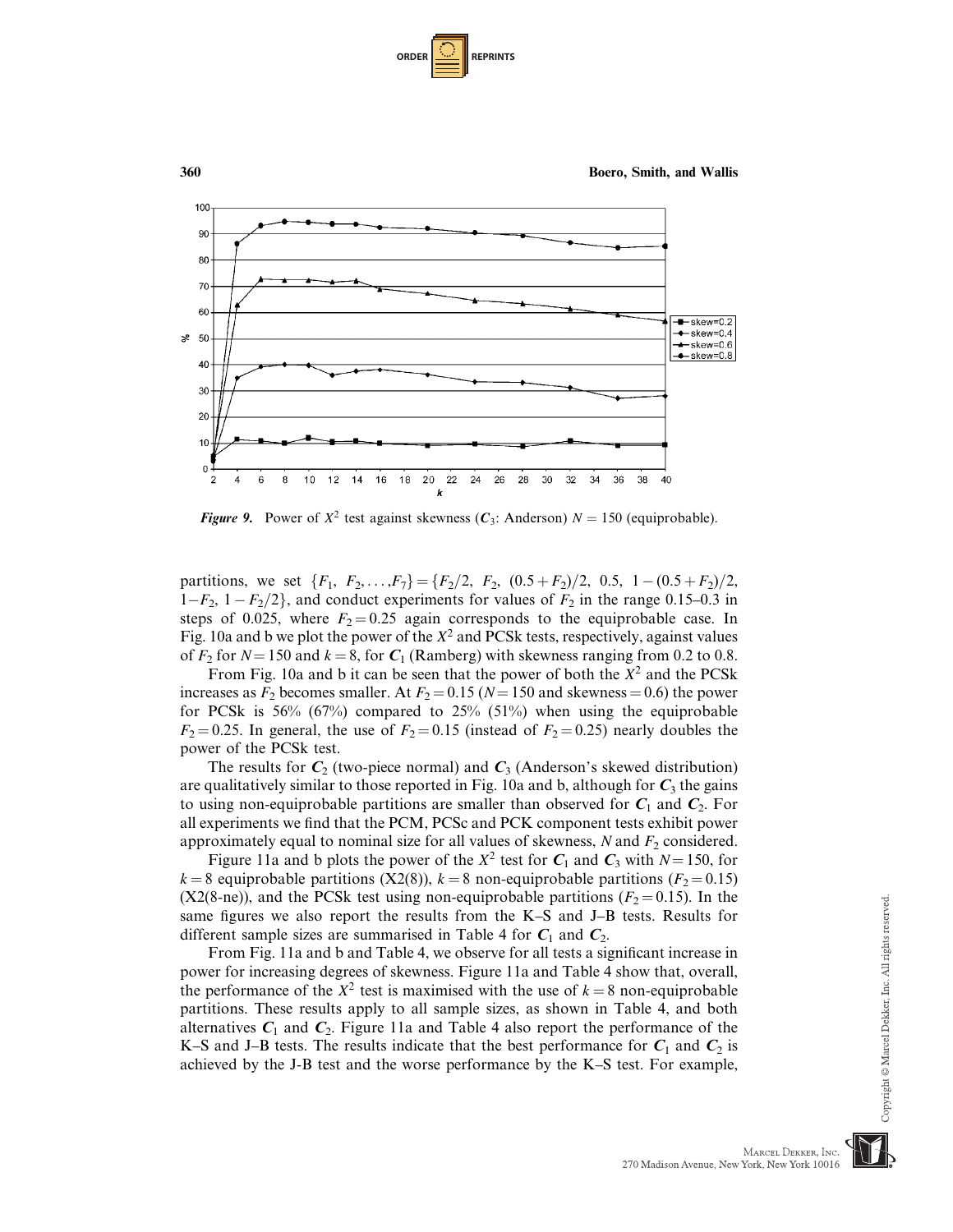

|      |         |                                         |        | <b>Table 4.</b> Power of the $X^2$ test against skewness. |                         |        |       |       |
|------|---------|-----------------------------------------|--------|-----------------------------------------------------------|-------------------------|--------|-------|-------|
|      |         | Equiprobable splits                     |        |                                                           | Non-equiprobable splits |        |       |       |
| Skew | $k = 4$ | $k=8$                                   | $k=16$ | $k = 4$                                                   | $k=8$                   | $k=16$ | $K-S$ | $J-B$ |
|      |         | Experiment $C_1$ : Ramberg distribution |        |                                                           |                         |        |       |       |
|      |         |                                         |        | $N = 50$                                                  |                         |        |       |       |
| 0.2  | 5.1     | 5.1                                     | 5.4    | 6.1                                                       | 5.7                     | 6.1    | 5.5   | 4.3   |
| 0.4  | 6.6     | 7.8                                     | 8.1    | 8.7                                                       | 9.3                     | 8.7    | 7.7   | 8.2   |
| 0.6  | 7.5     | 15.3                                    | 16.2   | 16.8                                                      | 20.2                    | 18.1   | 11.7  | 16.6  |
| 0.8  | 12.3    | 61.6                                    | 48.2   | 51.6                                                      | 52.3                    | 47.0   | 19.8  | 36.2  |
|      |         |                                         |        | $N = 100$                                                 |                         |        |       |       |
| 0.2  | 5.5     | 6.3                                     | 7.2    | 6.6                                                       | 6.9                     | 7.0    | 6.2   | 6.6   |
| 0.4  | 7.3     | 13.1                                    | 13.8   | 14.1                                                      | 16.1                    | 14.6   | 10.4  | 18.7  |
| 0.6  | 10.8    | 32.6                                    | 34.5   | 32.8                                                      | 43.2                    | 36.9   | 19.6  | 50.7  |
| 0.8  | 19.0    | 97.5                                    | 92.1   | 88.3                                                      | 95.1                    | 92.0   | 36.3  | 93.5  |
|      |         |                                         |        | $N = 150$                                                 |                         |        |       |       |
| 0.2  | 5.1     | 6.8                                     | 7.7    | 7.7                                                       | 7.9                     | 7.7    | 6.9   | 8.9   |
| 0.4  | 8.4     | 17.8                                    | 18.4   | 19.8                                                      | 24.1                    | 21.1   | 12.0  | 32.1  |
| 0.6  | 14.0    | 49.5                                    | 54.3   | 49.7                                                      | 67.5                    | 58.6   | 26.5  | 80.3  |
| 0.8  | 28.1    | 99.9                                    | 99.6   | 98.7                                                      | 100.0                   | 99.9   | 49.9  | 100.0 |
|      |         |                                         |        | $N = 250$                                                 |                         |        |       |       |
| 0.2  | 6.1     | 8.7                                     | 9.2    | 9.0                                                       | 10.6                    | 9.8    | 8.0   | 15.0  |
| 0.4  | 12.6    | 29.0                                    | 31.6   | 31.9                                                      | 41.0                    | 37.2   | 16.9  | 60.7  |
| 0.6  | 22.6    | 79.1                                    | 85.1   | 75.8                                                      | 93.8                    | 89.3   | 40.0  | 98.7  |
| 0.8  | 45.5    | 100.0                                   | 100.0  | 100.0                                                     | 100.0                   | 100.0  | 80.0  | 100.0 |
|      |         | Experiment $C_2$ : Two-piece normal     |        |                                                           |                         |        |       |       |
|      |         |                                         |        | $N = 50$                                                  |                         |        |       |       |
| 0.2  | 5.1     | 5.2                                     | 5.0    | 5.0                                                       | 5.2                     | 5.5    | 5.1   | 4.7   |
| 0.4  | 7.0     | 7.7                                     | 7.1    | 8.6                                                       | 8.7                     | 8.2    | 7.7   | 9.6   |
| 0.6  | 7.7     | 12.4                                    | 12.8   | 14.3                                                      | 16.0                    | 13.8   | 10.8  | 19.4  |
| 0.8  | 8.6     | 25.1                                    | 21.6   | 25.9                                                      | 28.2                    | 23.5   | 13.8  | 34.4  |
|      |         |                                         |        | $N = 100$                                                 |                         |        |       |       |
| 0.2  | 5.6     | 6.3                                     | 6.1    | 6.1                                                       | 6.7                     | 6.2    | 5.8   | 7.9   |
| 0.4  | 7.6     | 12.4                                    | 11.6   | 12.1                                                      | 13.3                    | 11.9   | 10.1  | 20.7  |
| 0.6  | 10.4    | 24.8                                    | 24.9   | 26.8                                                      | 31.7                    | 26.3   | 15.4  | 46.7  |
| 0.8  | 13.6    | 56.0                                    | 51.5   | 54.6                                                      | 65.3                    | 53.4   | 24.5  | 77.9  |
|      |         |                                         |        | $N = 150$                                                 |                         |        |       |       |
| 0.2  | 6.0     | 7.1                                     | 6.9    | 7.2                                                       | 8.1                     | 7.3    | 6.0   | 10.6  |
| 0.4  | 8.7     | 15.3                                    | 15.6   | 16.7                                                      | 19.5                    | 16.7   | 11.5  | 32.8  |
| 0.6  | 13.9    | 37.8                                    | 38.0   | 40.2                                                      | 50.7                    | 42.2   | 21.1  | 71.8  |
| 0.8  | 17.6    | 79.0                                    | 78.1   | 76.2                                                      | 90.1                    | 80.1   | 33.5  | 96.5  |
|      |         |                                         |        | $N = 250$                                                 |                         |        |       |       |
| 0.2  | 7.2     | 8.3                                     | 7.8    | 8.9                                                       | 10.4                    | 10.1   | 7.4   | 16.3  |
| 0.4  | 12.2    | 24.0                                    | 25.4   | 26.2                                                      | 32.8                    | 29.4   | 16.0  | 58.6  |
| 0.6  | 20.8    | 62.2                                    | 66.3   | 63.4                                                      | 80.3                    | 71.9   | 32.6  | 95.7  |
| 0.8  | 28.2    | 97.2                                    | 98.3   | 95.1                                                      | 99.9                    | 98.8   | 50.4  | 100.0 |
|      |         |                                         |        |                                                           |                         |        |       |       |

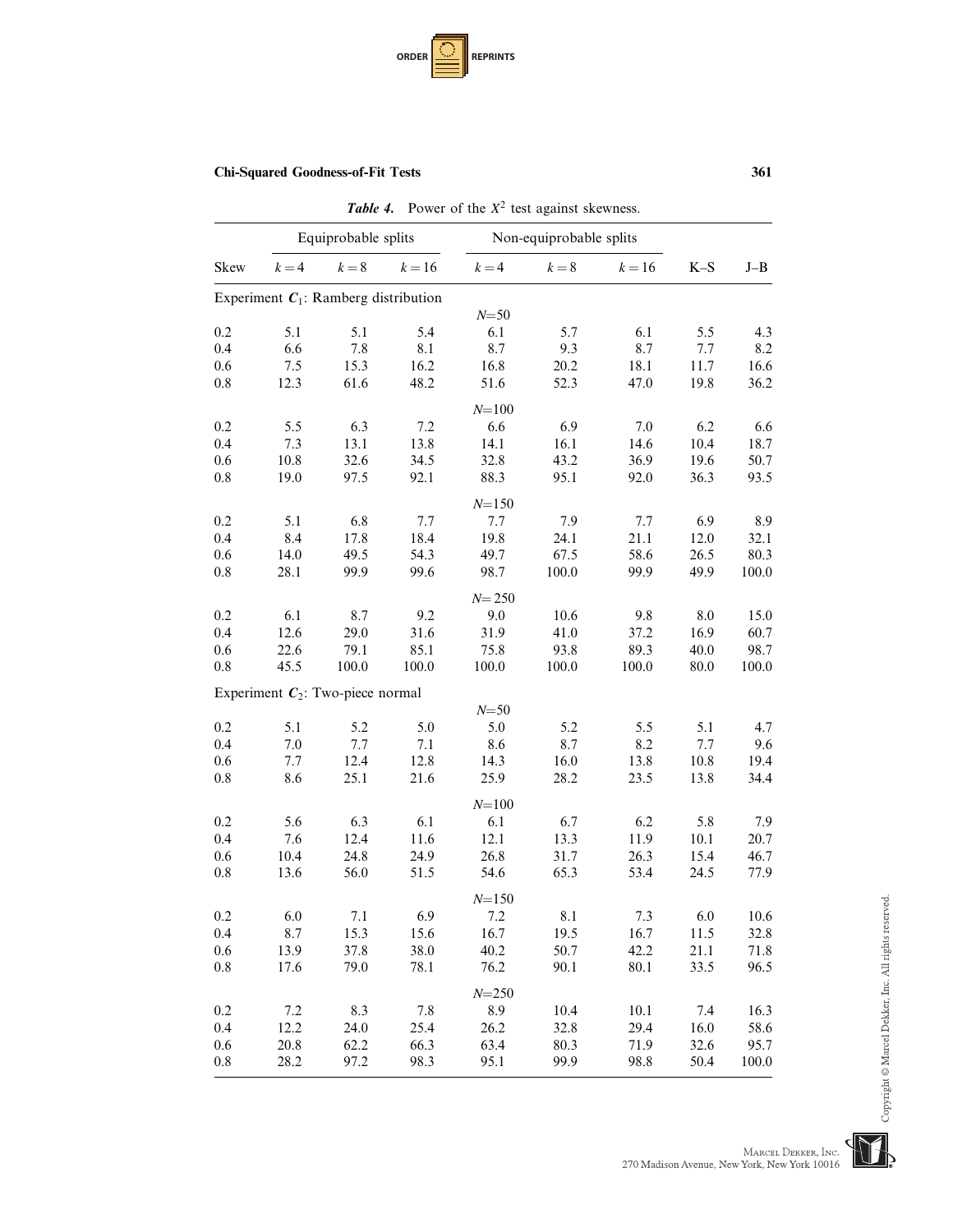| <b>ORDER I</b> | <b>REPRINTS</b> |
|----------------|-----------------|
|----------------|-----------------|



**Figure 10a.** Power of  $X^2$  test against skewness ( $C_1$ : Ramberg),  $N = 150$  (non-equiprobable).

for alternative  $C_1$ , and skewness 0.6 ( $N = 150$ ), the power of the J–B test is about 80%, while it is only 27% for the K–S test. It is also clear that, with  $k = 8$  nonequiprobable classes, the power of the  $X^2$  test is only marginally below that exhibited by the J–B test (the largest differential between the power of the two tests is 13 percentage points for skewness of 0.6).

A different ranking of the tests is obtained from the experiments conducted under  $C_3$ . Figure 11b shows that, in this case, both the equiprobable



**Figure 10b.** Power of the PCSk test against skewness ( $C_1$ : Ramberg),  $N = 150$  (nonequiprobable).

MARCEL DEKKER, INC.

270 Madison Avenue, New York, New York 10016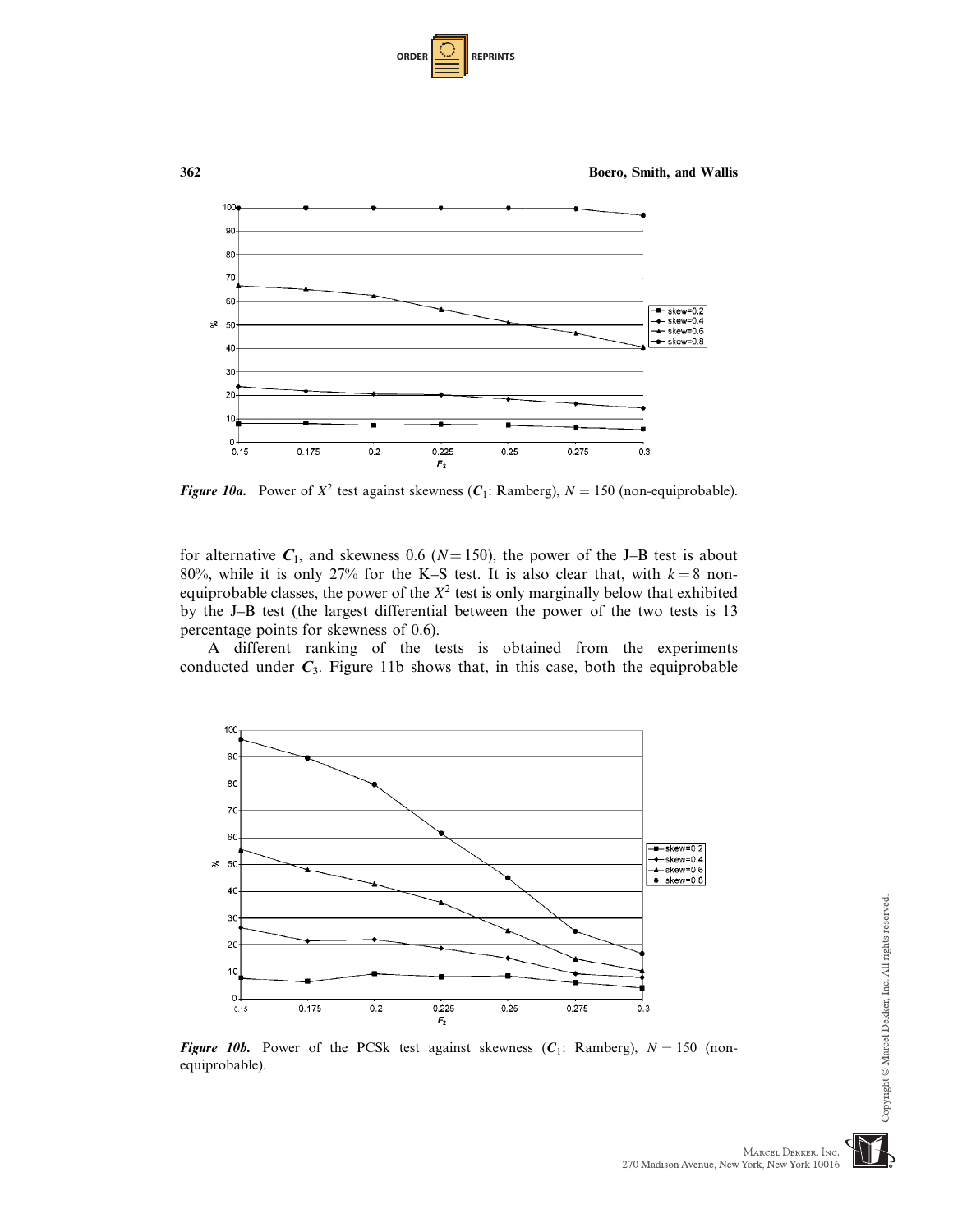

Chi-Squared Goodness-of-Fit Tests 363



**Figure 11a.** Power against skewness ( $C_1$ : Ramberg),  $N = 150$ .

and non-equiprobable  $X^2$  tests clearly dominate the J–B test as does the PCSk test.

## 4.4. Experiment D: Departures Due to Kurtosis

## 4.4.1. Equiprobable Classes

The relation between power and number of classes in the presence of kurtosis when the test is computed using equiprobable partitions is illustrated in





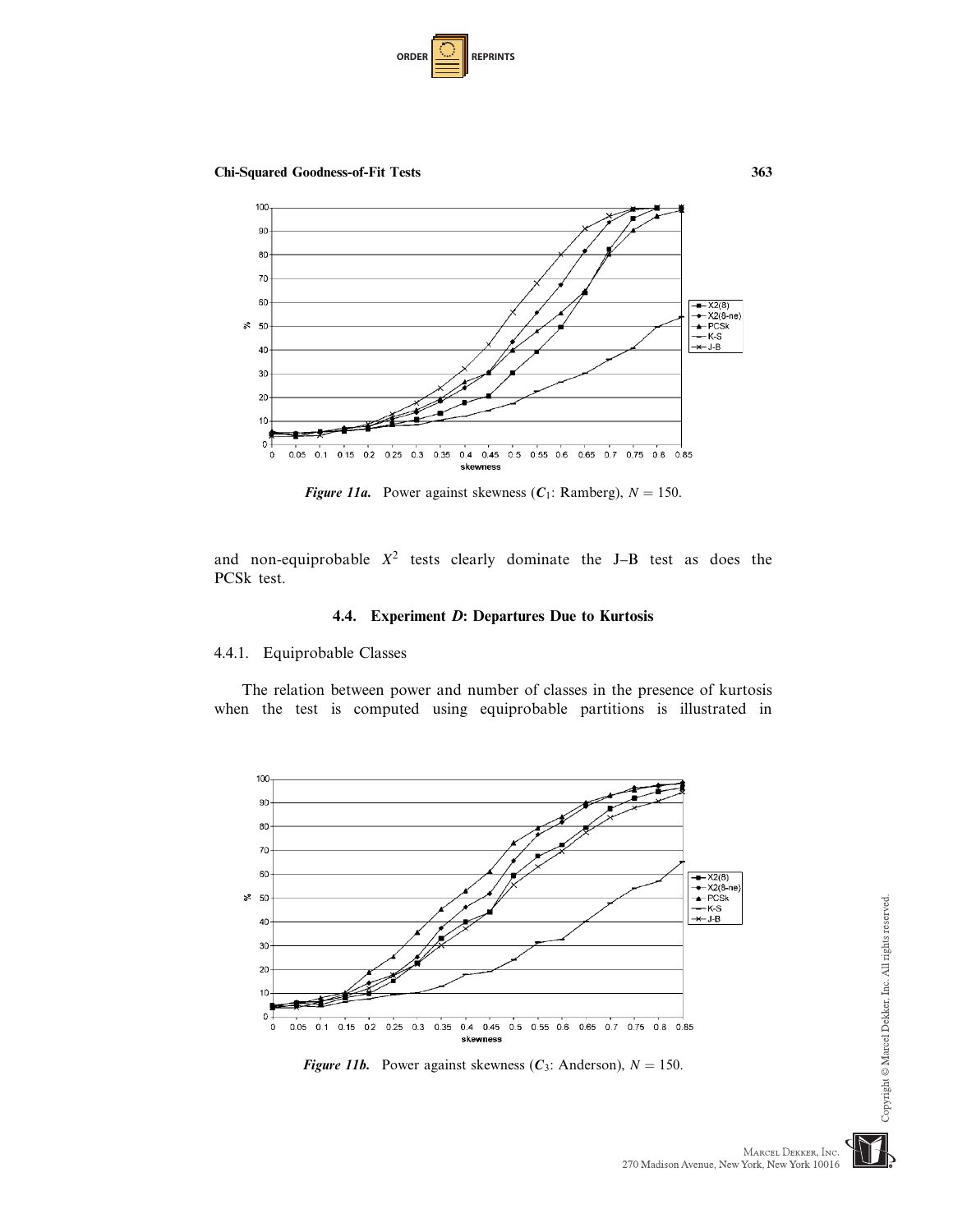| <b>ORDER</b> |  | <b>REPRINTS</b> |
|--------------|--|-----------------|
|--------------|--|-----------------|

Figs. 12 and 13 for  $D_1$  (Stable distribution) and  $D_2$  (Anderson's kurtotic distribution), respectively, for k varying from 2 to 40 and  $N = 150$ . As we can see from Fig. 12, the power of the  $X^2$  test to detect departures from  $N(0,1)$  is very high, approaching 100% when the stability parameter  $\alpha$  describing the alternative distribution is less than 2. Similar findings are obtained in the simulations with Anderson's distribution, reported in Fig. 13, where we see that the power of the  $X^2$  test approaches 100% for kurtosis of about 6.4. For both alternatives, we notice a continued improvement in power for  $k$  in the range 12–16, after which the test does not, in general, seem to be sensitive to further increases in  $k$ , although when kurtosis is less than 3 there is a deterioration in power. A major difference between the two distributions is that whereas for  $D_1$  the  $X^2$  test has power at  $k = 4$ , possibly due to the infinite variance of the Stable distribution, for  $D_2$  power is approximately equal to nominal size at  $k = 4$ , as might be expected for a purely kurtotic distribution.

#### 4.4.2. Non-equiprobable Classes

As discussed above, for  $k = 8$  the power of the kurtosis component test (PCK) depends upon the four points,  $F_1$ ,  $F_3$ ,  $F_5$  and  $F_7$ . Given our symmetry assumption the partitions are  $\{F_1, F_2, \ldots, F_7\} = \{F_1, (F_1 + F_3)/2, F_3, 0.5, 1 - F_3, 1 - (F_1 + F_3)/2,$  $1 - F_1$ , and we set values of  $F_1$  and  $F_3$  in the range 0.05 to 0.2 and 0.25 to 0.45, respectively, where  $F_1 = 0.125$  and  $F_3 = 0.375$  corresponds to the equiprobable case. In Fig. 14a and b we plot the power of the  $X^2$  and PCK tests, respectively, against values of  $F_1$  and  $F_3$  for  $N = 100$  and  $k = 8$  classes, for  $D_1$  (stable distribution) with  $\alpha = 1.975$ .

Figure 14a shows that the power of the  $X^2$  test is maximised at  $F_1 = 0.05$  and  $F_3 = 0.45$ , whereas the power for the PCK component test (Fig. 14b) is maximised



**Figure 12.** Power of the  $X^2$  test against kurtosis ( $D_1$ : Stable distribution),  $N = 150$ .

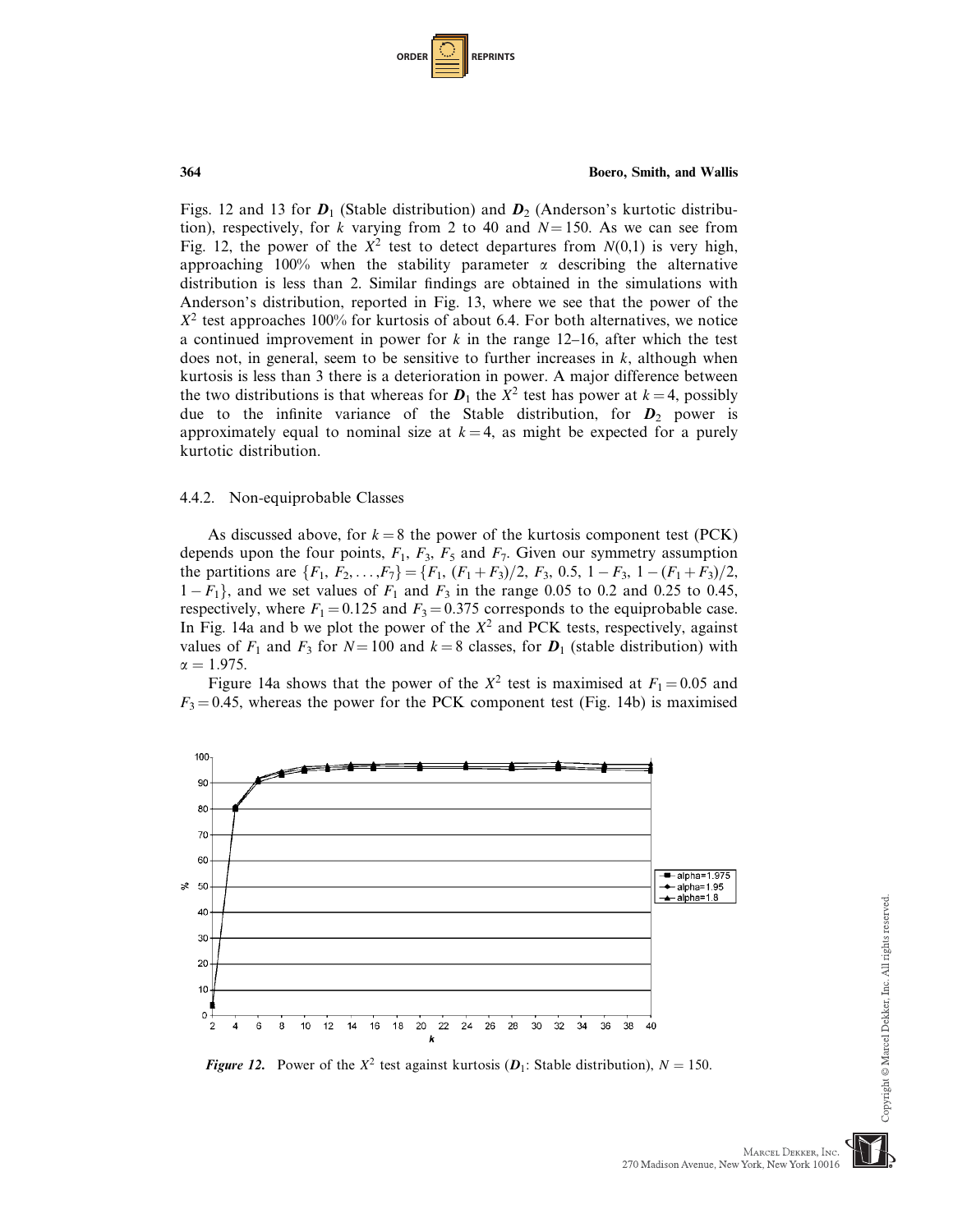

Chi-Squared Goodness-of-Fit Tests 365



**Figure 13.** Power of the  $X^2$  test against kurtosis ( $D_2$ : Anderson),  $N = 150$  (equiprobable).

at  $F_1 = 0.1$  and  $F_3 = 0.45$ . The difference between the two tests are accounted for by the fact that the PCSc component test has considerable power (as the variance is infinite) and this is maximised at  $F_1 = 0.025$  and  $F_3 = 0.3$ . Both the PCM and PCSk component tests have power equal to nominal size for almost all values of kurtosis (results omitted from the figures).

In the simulations with  $D_2$  (Anderson's kurtotic distribution), we find that the power of both the  $X^2$  test and the PCK component test is maximised at  $F_1 = 0.05$ and  $F_3 = 0.45$ . In this case the PCSc test has little power, as the sample variance for this experiment is approximately unity. The respective power of the PCSc tests for experiments  $D_1$  and  $D_2$  helps to explain the performance of the  $X^2$  test using  $k = 4$  equiprobable classes, discussed above.

Figures 15 and 16 explore further the performance of the tests. Figure 15 (16) plots the power of the  $X^2$  test for  $D_1 (D_2)$  with  $N = 100$  (150), for  $k = 16$  equiprobable classes (X2(16)),  $k = 8$  non-equiprobable classes ( $F_1 = 0.05$  and  $F_2 = 0.45$ ) (X2(8-ne)), and the PCK test using non-equiprobable classes. In the same figures, we also report the results from the K–S and J–B tests. Figure 15 shows that both the equiprobable and non-equiprobable  $X^2$  tests and the non-equiprobable PCK test dominate the other tests in terms of power. In particular, we see that the maximum power exhibited by the K–S test is 60%, while the power of the J–B test ranges between 15% and 60% for the stability parameter  $\alpha$  between 2 and 1.85, and becomes comparable to that of the  $X^2$  tests for smaller values of  $\alpha$ . Figure 15 illustrates some gains in power for the  $X^2$  test by using non-equiprobable partitions. The power of the equiprobable  $X^2$  test is around 85% compared with 95% for the non-equiprobable  $X^2$  test.

From Figure 16, it is clear that greater gains are achieved by the  $X^2$  test for this distribution (compared to  $D_1$ ) with the use of non-equiprobable classes relative to equiprobable classes. For example, for kurtosis of 4.8 equiprobable classes delivers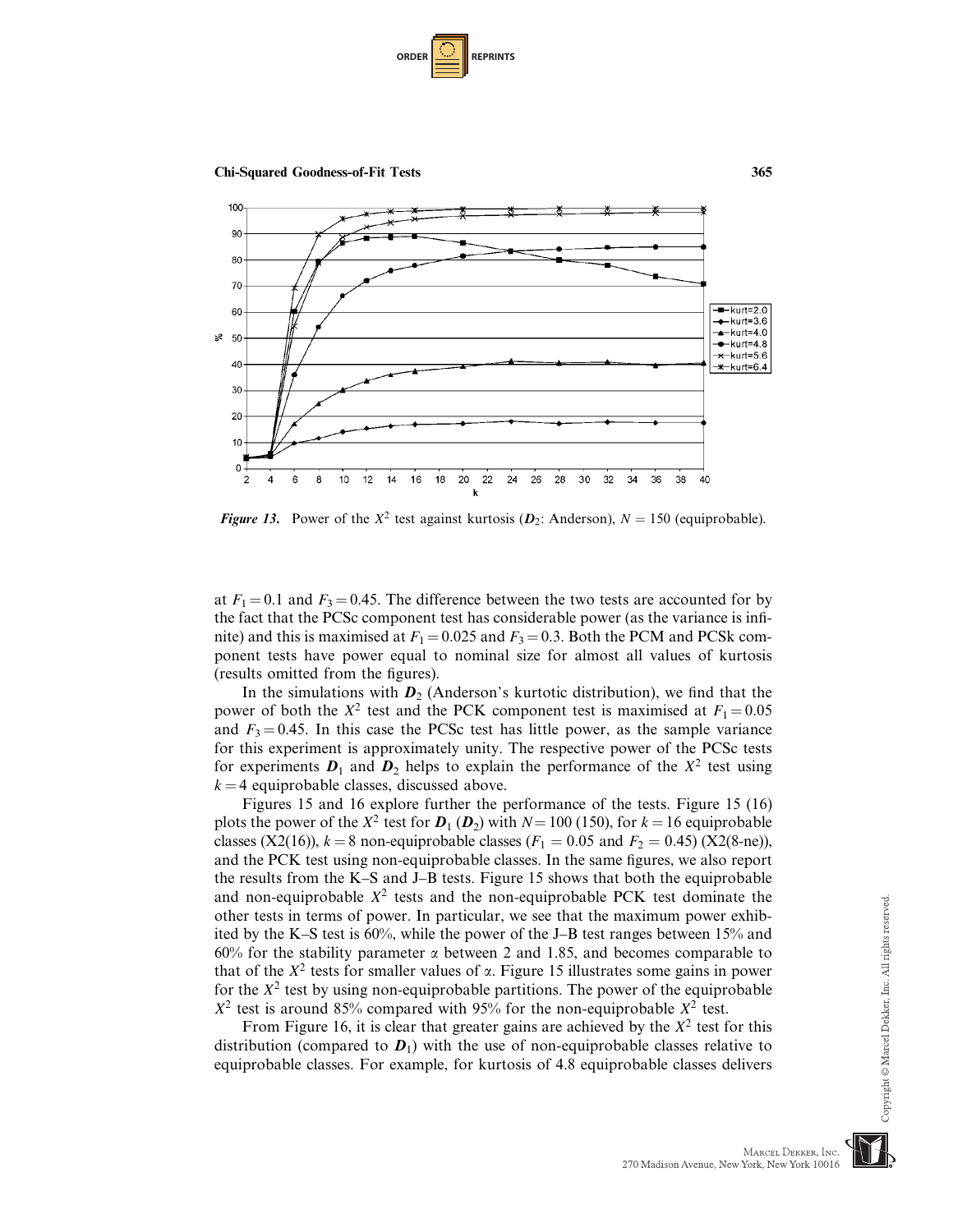| <b>ORDER</b> | <b>REPRINTS</b> |
|--------------|-----------------|
|--------------|-----------------|



**Figure 14a.** Power of the  $X^2$  test against kurtosis ( $D_1$ : Stable,  $\alpha = 1.975$ ),  $N = 100$ .

power of 78%, while power reaches 93% with non-equiprobable classes. We see that both the non-equiprobable  $X^2$  and PCK tests are superior to the K–S statistic and the J–B test for all values of kurtosis. This is also evident from Table 5, which presents results for different sample sizes.



Figure 14b. Power of the PCK component test against kurtosis  $(D_1:$  Stable  $\alpha = 1.975)$ ,  $N = 100$ .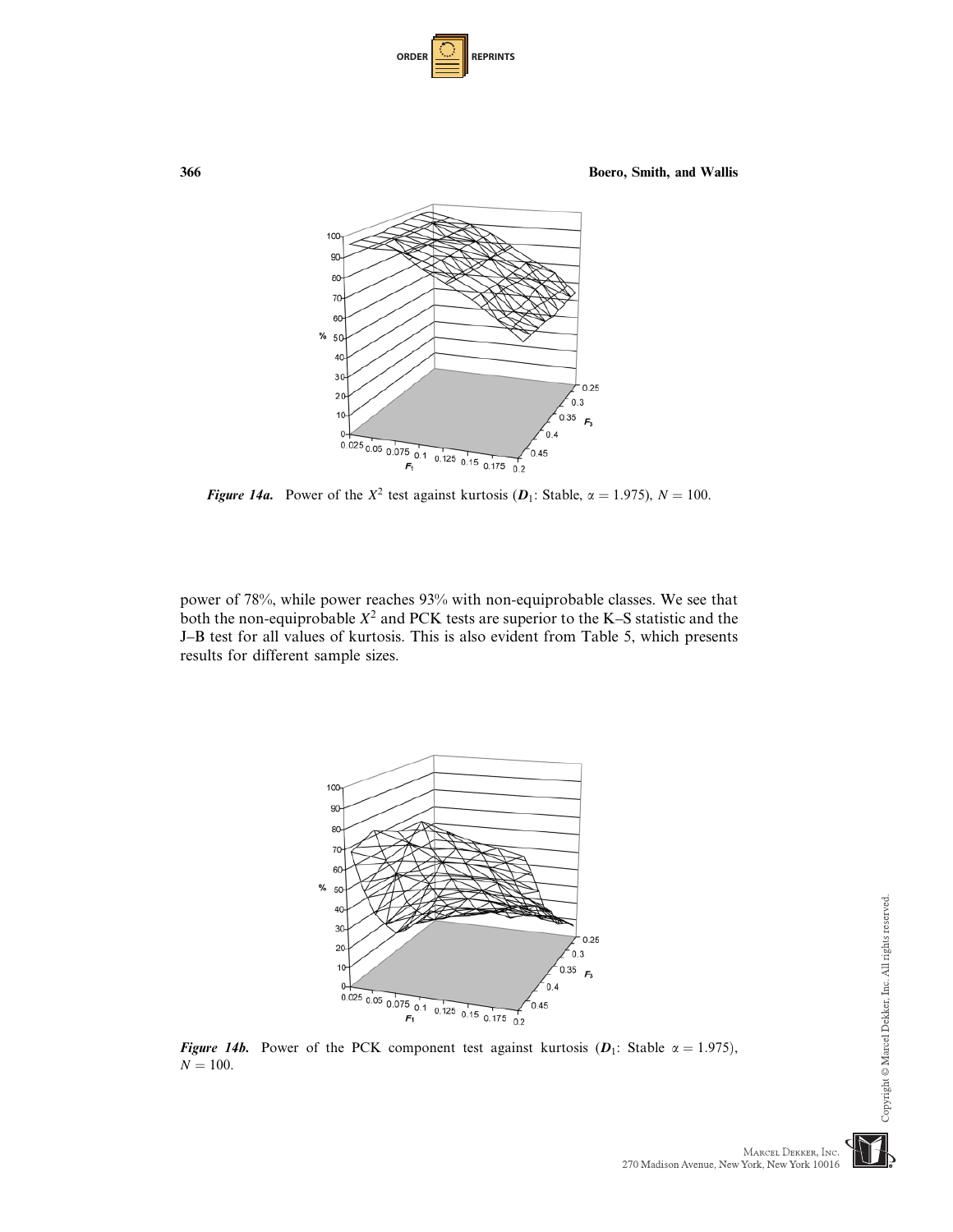



**Figure 15.** Power against kurtosis  $(D_1: \text{Stable})$ ,  $N = 100$ .

## 5. CONCLUSION

This article presents the results of a Monte Carlo study of the power of the  $X<sup>2</sup>$  test, considering small and moderate sample sizes, various values of k, and both equiprobable and non-equiprobable partitions. The simulations are designed to determine the ability of the tests to detect departures from a standard normal distribution, in the form of changes in mean, variance, skewness and kurtosis. The



**Figure 16.** Power against kurtosis ( $D_2$ : Anderson)  $N = 150$ .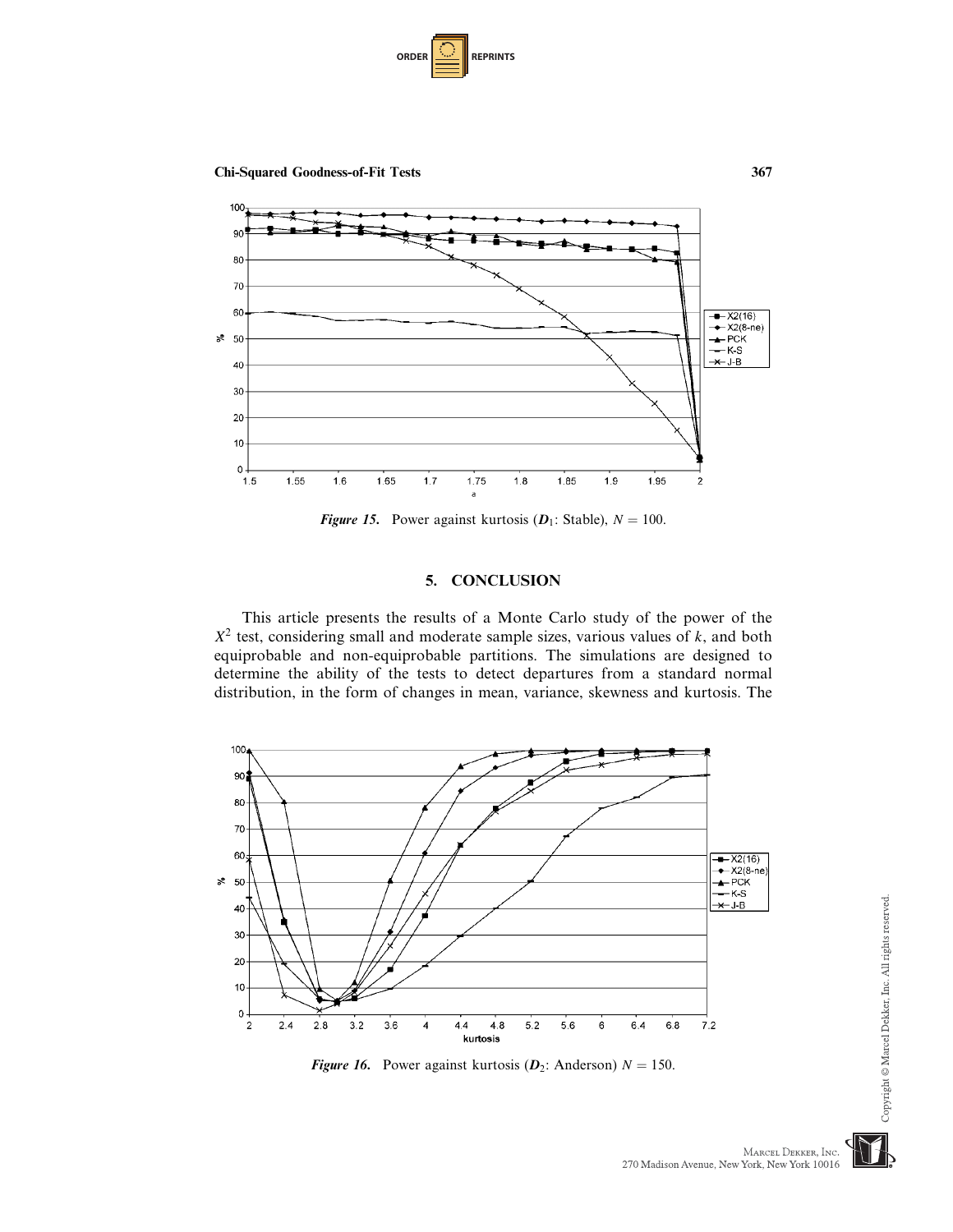| <b>ORDER</b> |  | <b>REPRINTS</b> |
|--------------|--|-----------------|
|--------------|--|-----------------|

|          |       | Equiprobable splits                                 |          |                | Non-equiprobable splits |            |       |         |
|----------|-------|-----------------------------------------------------|----------|----------------|-------------------------|------------|-------|---------|
| Kurtosis | $k=8$ | $k = 16$                                            | $k = 32$ | $k=8$          | $k=16$                  | $k = > 32$ | $K-S$ | $J - B$ |
|          |       | Experiment $D_2$ : Anderson's kurtotic distribution |          |                |                         |            |       |         |
|          |       |                                                     |          | $N = 25$       |                         |            |       |         |
| 2.0      | 15.6  | 15.8                                                | 13.8     | 4.7            | 3.3                     | 1.6        | 12.6  | 0.1     |
| 2.8      | 5.2   | 5.3                                                 | 6.2      | 4.1            | 4.7                     | 5.1        | 5.3   | 1.6     |
| 3.2      | 4.7   | 5.9                                                 | 6.2      | 7.8            | 8.7                     | 11.0       | 5.3   | 3.2     |
| 4.0      | 7.2   | 8.4                                                 | 10.3     | 19.3           | 23.6                    | 28.6       | 5.7   | 10.9    |
| 4.8      | 11.2  | 15.1                                                | 18.6     | 35.4           | 42.3                    | 48.1       | 8.1   | 19.3    |
| 5.6      | 14.9  | 23.0                                                | 30.1     | 49.2           | 59.6                    | 66.6       | 11.4  | 26.6    |
| 6.4      | 17.9  | 29.5                                                | 38.5     | 61.0           | 70.4                    | 76.5       | 13.8  | 34.2    |
| 7.2      | 20.3  | 34.0                                                | 44.9     | 65.6           | 76.1                    | 82.3       | 16.5  | 37.2    |
|          |       |                                                     |          | $N = 50$       |                         |            |       |         |
| 2.0      | 28.9  | 28.4                                                | 20.4     | 16.7           | 11.1                    | 4.4        | 18.9  | 0.0     |
| $2.8\,$  | 4.9   | 4.7                                                 | 4.9      | 3.7            | 4.0                     | 3.9        | 5.3   | 1.7     |
| 3.2      | 4.8   | 5.6                                                 | 4.6      | 7.8            | 8.7                     | 9.5        | 4.7   | 5.0     |
| 4.0      | 8.7   | 12.2                                                | 12.4     | 28.0           | 32.1                    | 36.1       | 7.4   | 20.1    |
| 4.8      | 18.1  | 27.5                                                | 31.4     | 53.9           | 60.8                    | 65.5       | 14.5  | 36.2    |
| 5.6      | 28.3  | 44.9                                                | 53.1     | 74.5           | 82.6                    | 86.3       | 23.0  | 49.7    |
| 6.4      | 35.8  | 58.7                                                | 69.0     | 85.5           | 91.6                    | 94.3       | 30.2  | 61.6    |
| 7.2      | 42.0  | 66.9                                                | 77.3     | 89.8           | 95.2                    | 96.8       | 38.2  | 67.9    |
|          |       |                                                     |          | $N = 100$      |                         |            |       |         |
| 2.0      | 59.9  | 64.8                                                | 49.4     | 62.8           | 44.6                    | 18.9       | 30.4  | 14.2    |
| $2.8\,$  | 5.9   | 5.7                                                 | 5.0      | 4.4            | 4.5                     | 4.5        | 5.8   | 1.8     |
| 3.2      | 5.4   | 5.5                                                 | 5.7      | 8.8            | 9.6                     | 10.6       | 5.3   | 7.3     |
| 4.0      | 17.5  | 24.7                                                | 26.7     | 45.3           | 51.3                    | 54.3       | 12.9  | 34.2    |
| 4.8      | 37.2  | 56.7                                                | 63.7     | 80.4           | 86.5                    | 88.7       | 26.6  | 62.0    |
| 5.6      | 57.6  | 82.4                                                | 89.1     | 96.4           | 98.1                    | 98.6       | 47.2  | 78.9    |
| 6.4      | 71.4  | 92.4                                                | 96.6     | 98.9           | 99.7                    | 99.9       | 61.7  | 88.1    |
| 7.2      | 80.6  | 96.2                                                | 98.6     | 99.5           | 99.9                    | 99.9       | 72.5  | 93.2    |
|          |       |                                                     |          | $N = 150$      |                         |            |       |         |
| 2.0      | 79.4  | 89.0                                                | 78.0     | 91.4           | 81.4                    | 48.0       | 44.1  | 58.6    |
| 2.8      | 5.6   | 6.0                                                 | 6.5      | 5.2            | 4.3                     | 3.9        | 6.0   | 1.6     |
| 3.2      | 5.1   | 6.1                                                 | 6.8      | 8.9            | 10.0                    | 10.3       | 5.6   | 8.4     |
| 4.0      | 25.1  | 37.4                                                | 41.0     | 61.1           | 67.1                    | 68.4       | 18.3  | 45.7    |
| 4.8      | 54.4  | 78.0                                                | 84.9     | 93.4           | 96.5                    | 97.0       | 40.1  | 76.8    |
| 5.6      | 78.8  | 95.8                                                | 98.1     | 99.3           | 99.8                    | 100.0      | 67.3  | 92.5    |
| 6.4      | 89.9  | 99.1                                                | 99.9     | 99.9           | 100.0                   | 100.0      | 82.2  | 97.2    |
| 7.2      | 94.8  | 99.8                                                | 100.0    | 100.0          | 100.0                   | 100.0      | 90.7  | 98.7    |
|          |       | Experiment $D_1$ : Stable distribution              |          |                |                         |            |       |         |
|          |       |                                                     |          | $\alpha=1.975$ |                         |            |       |         |
| 25       | 25.3  | 27.9                                                | 23.4     | 42.7           | 46.0                    | 48.1       | 16.5  | 5.3     |
| 50       | 47.2  | 48.3                                                | 46.3     | 69.1           | 69.6                    | 68.8       | 26.2  | 9.7     |
| 75       | 66.9  | $70.0\,$                                            | 66.7     | 84.6           | 85.7                    | 84.0       | 38.2  | 12.6    |
| 100      | 81.0  | 83.1                                                | 80.4     | 93.1           | 93.8                    | 92.2       | 51.4  | 15.3    |
| 150      | 94.8  | 95.8                                                | 95.2     | 98.9           | 99.1                    | 98.8       | 73.0  | 19.9    |
| 250      | 99.8  | 99.9                                                | 99.9     | 100.0          | 100.0                   | 100.0      | 94.9  | 27.9    |
| 350      | 100.0 | 100.0                                               | 100.0    | 100.0          | 100.0                   | 100.0      | 99.6  | 34.3    |

**Table 5.** Power of the  $X^2$  test against kurtosis.

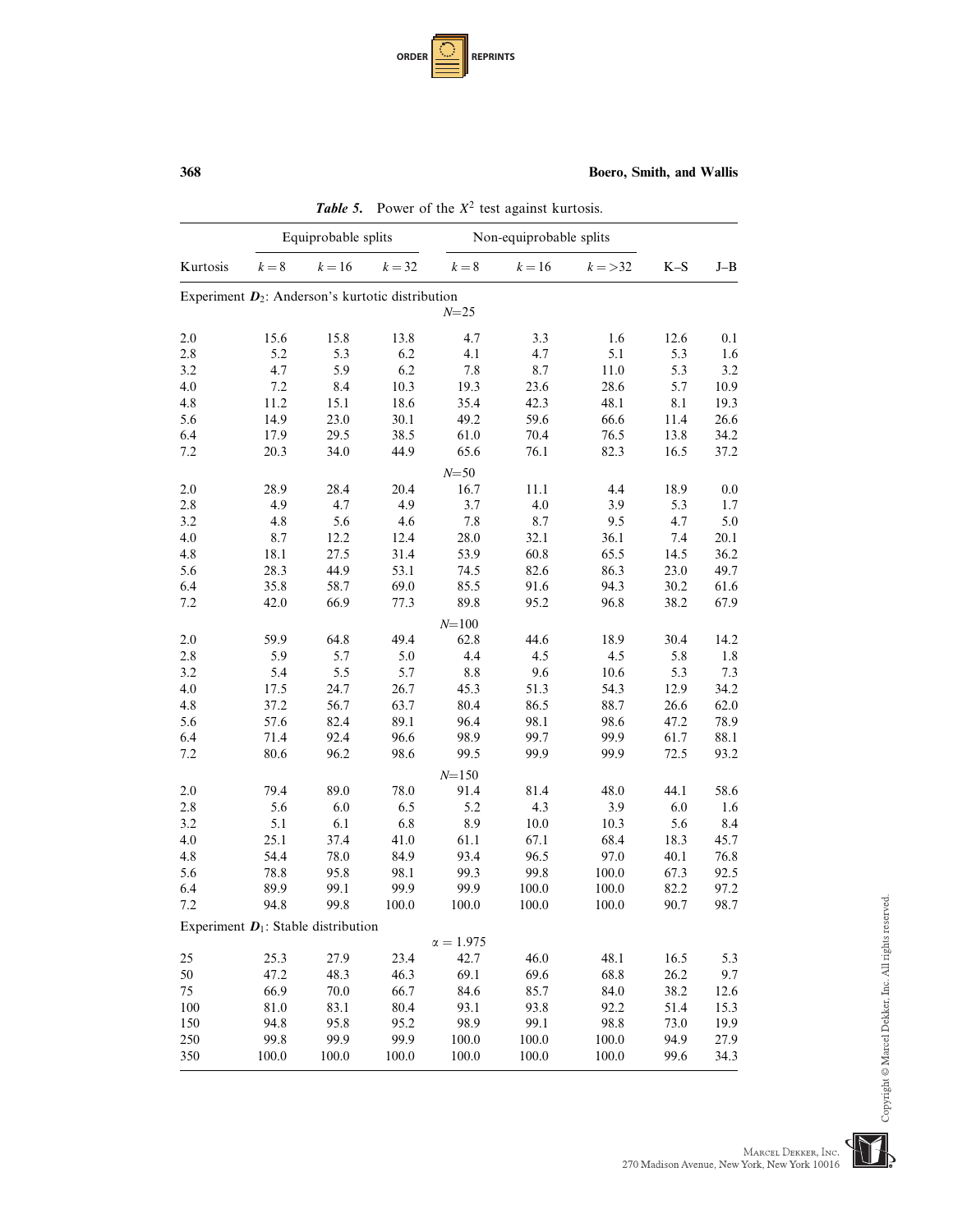

relative performance of the  $X^2$  test is compared to that of the K–S statistic and standard moment-based tests.

In summary, three main results seem to apply in general to small and moderate sample sizes, and stand against common practical recommendations. First, our simulations indicate that with equiprobable classes the optimal number of classes is smaller than recommended in previous studies, and smaller than the number of classes typically used by practitioners. We find that  $k$  in the range 8–12 maximises the power of the  $X^2$  test against shifts in variance, skewness and kurtosis, and  $k = 4$  for shifts in mean.

Second, we find convincing evidence that the choice of non-equiprobable classes can increase the power of the  $X^2$  test significantly, for departures from the  $N(0,1)$  null due to shifts in variance, skewness and kurtosis. In particular, we find that a choice of  $k = 8$  with partitions which concentrate on the tail behaviour of the distribution in general yields substantial power gains. For shifts in both scale and skewness this entails setting the partition points at  $\{0.075, 0.15, 0.325, 0.5, 0.675, 0.85, 0.925\}$  compared to the equiprobable set  $\{0.125, 0.25, 0.375, 0.5, 0.625, 0.75, 0.875\}$ , whereas for shifts in kurtosis we use  $\{0.05, 0.25, 0.45, 0.5, 0.55, 0.75, 0.95\}$ . These non-equiprobable partitions improve the performance of the  $X^2$  test over the K–S test, and reduce its disadvantage with respect to the moment-based tests considered in this article.

Thirdly, a choice of  $k = 8$  enables practitioners to decompose the  $X^2$  test into its component tests for location (PCM), scale (PCSc), skewness (PCSk) and kurtosis (PCK). We have shown that these component tests have power to detect the relevant departures from the null of  $N(0,1)$  due to shifts in location, scale, skewness and kurtosis and their power can be substantially improved by the use of non-equiprobable partitions, of a similar nature to that described above.

### ACKNOWLEDGMENTS

The helpful comments of Gordon Anderson, Peter Burridge, and two anonymous referees and an associate editor of this journal are gratefully acknowledged.

#### REFERENCES

- Anderson, G. (1994). Simple tests of distributional form. J. Econometrics 62: 265–276.
- Barrett, G. F., Donald, S. G. (2003). Consistent tests for stochastic dominance. Econometrica 71:71–104.
- Boero, G., Marrocu, E. (2004). The performance of SETAR models by regime: A conditional evaluation of interval and density forecasts. Int. J. Forecast. 20:305–320.
- Boero, G., Smith, J. P., Wallis, K. F. (2004). Decompositions of Pearson's chi-squared test. J. Econometrics 123:189–193.

Bowman, K. O., Shenton, L. R. (1975). Omnibus test contours for departures from normality based on  $\sqrt{b_1}$  and  $b_2$ . Biometrika 62:243–250.

Chambers, J. M., Mallows, C. L., Stuck, B. W. (1976). A method for simulating stable random variables. J. Amer. Statist. Assoc. 71:340–344.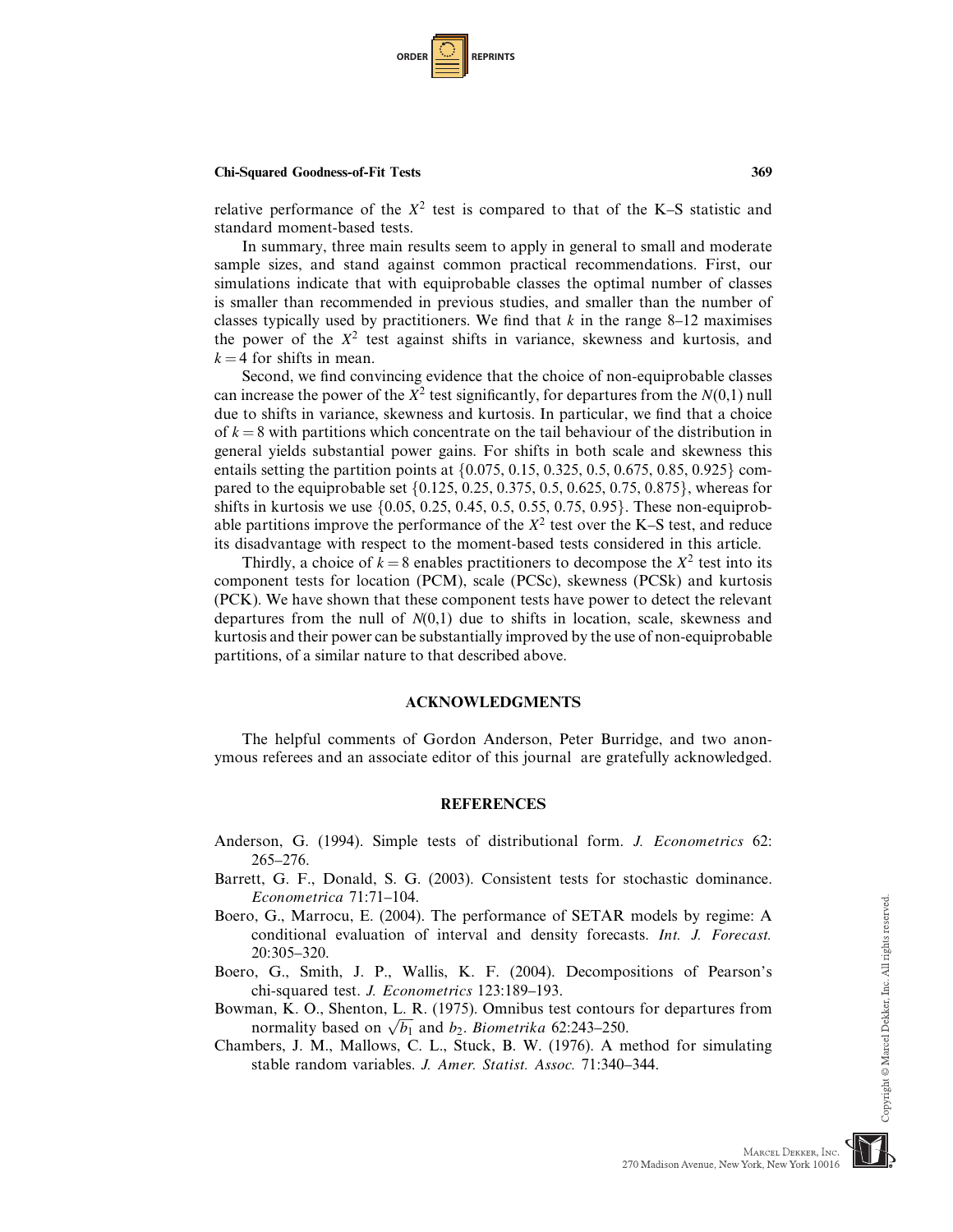| <b>ORDER</b> |  | <b>REPRINTS</b> |
|--------------|--|-----------------|
|--------------|--|-----------------|

- Cohen, A., Sackrowitz, H. B. (1975). Unbiasedness of the chi-square, likelihood ratio, and other goodness-of-fit tests for the equal cell case. Ann. Statist. 3:959–964.
- Dahiya, R. C., Gurland, J. (1973). How many classes in the Pearson chi-square test? J. Amer. Statist. Assoc. 68:707–712.
- Fama, E. F. (1965). The behaviour of stock market prices. J. Business 38:34–105.
- Gumbel, E. J. (1943). On the reliability of the classical chi-square test. Ann. Math. Statist. 14:253–263.
- Jarque, C. M., Bera, A. K. (1980). Efficient tests for normality, homoscedasticity and serial independence of regression residuals. Econ. Lett. 6:255–259.
- Kallenberg, W. C. M., Oosterhoff, J., Schriever, B. F. (1985). The number of classes in chi-squared goodness-of-fit tests. J. Amer. Statist. Assoc. 80:959–968.
- Koehler, K. J., Gan, F. F. (1990). Chi-squared goodness-of-fit tests: Cell selection and power. Commun. Statist. B 19:1265–1278.
- Linton, O. B., Massoumi, E., Whang, Y.-J. (2002). Consistent testing for stochastic dominance: A subsampling approach. Cowles Foundation Discussion Paper No. 1356, Yale University.
- Mandelbrot, B. (1963). New methods in statistical economics. J. Political Econ. 71:421–440.
- Mann, H. B., Wald, A. (1942). On the choice of the number of intervals in the application of the chi-square test. Ann. Math. Statist. 13:306–317.
- McCulloch, J. H. (1994). Financial applications of stable distributions. In: Maddala, G. S., Rao, C .R., eds. Statistical Methods in Finance. Elsevier, pp. 393–425.
- Miller, L. H. (1956). Table of percentage points of Kolmogorov statistics. J. Amer. Statist. Assoc. 51:111–121.
- Noceti, P., Smith, J., Hodges, S. (2003). An evaluation of tests of distributional forecasts. J. Forecast. 22:447–455.
- Rachev, S. T., Mittnik, S. (2000). Stable Paretian Models in Finance. Wiley.
- Ramberg, J. S., Dudewicz, E. J., Tadikamalla, P. R., Mykytka, E. (1979). A probability distribution and its uses in fitting data. Technometrics 21:201–214.
- Stuart, A., Ord, J. K., Arnold, S. (1999). Kendall's Advanced Theory of Statistics. Vol. 2A. 6th ed., London: Edward Arnold.
- Uchaikin, V. V., Zolotarev, V. M. (1999). Chance and Stability: Stable Distributions and Their Applications. Utrecht: VSP BV.
- Wallis, K. F. (1999). Asymmetric density forecasts of inflation and the Bank of England's fan chart. Nat. Inst. Econ. Rev. 167:106–112.
- Wallis, K. F. (2003). Chi-squared tests of interval and density forecasts, and the Bank of England's fan charts. Int. J. Forecast. 19:165–175.
- Williams, C.A. Jr. (1950). On the choice of the number and width of classes for the chi-square test of goodness-of-fit. J. Amer. Statist. Assoc. 45:77–86.